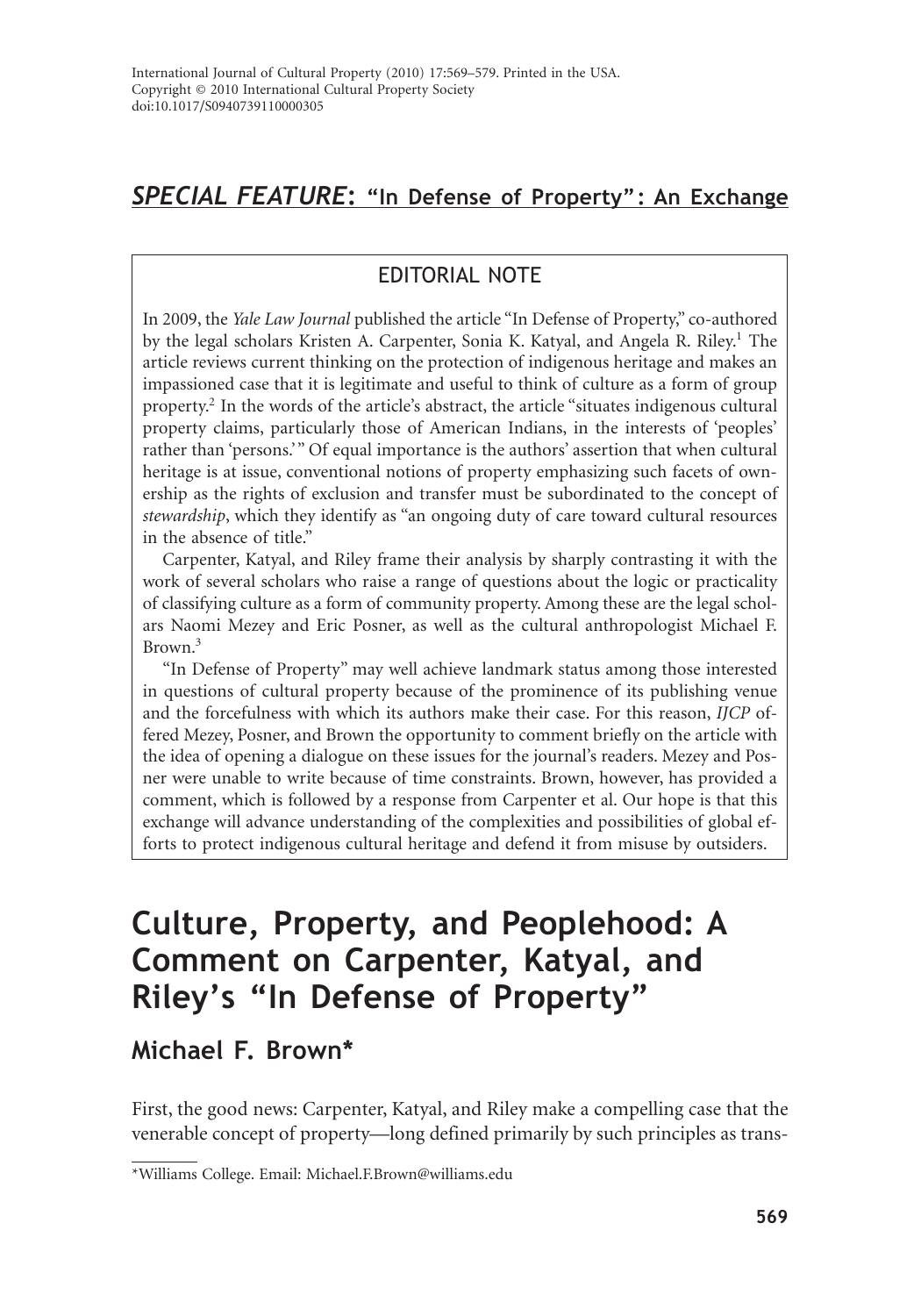ferability and rights of exclusion and control—should be broadened to encompass a robust ideal of stewardship. In doing so, "In Defense of Property" (henceforth, IDP) renders property more compatible with the indigenous view of things. This significant contribution to ongoing global debates about the protection of indigenous heritage will be of great interest to readers of the *IJCP*.

Despite this achievement, however, Carpenter et al. also make various assertions that in my view potentially impede the development of pragmatic, costeffective solutions to the problem of cultural appropriation. The authors also leave unresolved a number of pivotal questions about the scope of indigenous cultural property and its implications in a world that seems to be moving inexorably in the direction of commodifying every aspect of human identity. Here I briefly explore those questions in the hope that Carpenter et al. will view this as an opportunity to clarify and develop ideas advanced in their article.

## SOVEREIGNTY-THINKING AND THE CHIMERA OF CULTURAL AUTONOMY

A pivotal move that shapes Carpenter et al.'s analysis is outright dismissal of efforts to strike a balance between concern for the legitimate interests of indigenous peoples and the global campaign to defend a shrinking public domain from privatization. Their underlying assumption is that because indigenous cultural productions are inadequately protected today, indigenous peoples have no stake in defending the global commons. For them, the public domain is at best irrelevant; at worst, it is a source of injustice because existing law defines indigenous cultures as largely situated in the public domain owing to their antiquity and "folkloric" nature.<sup>4</sup>

By excluding concern for the public domain from their analysis, however, Carpenter et al. turn their back on an important pathway to social justice, one whose benefits could extend beyond the indigenous world. Cultural appropriation would become far less attractive if the intellectual property rights currently available to non-indigenous actors, especially those in industry, were subjected to aggressive challenge and ultimately rolled back. This is already occurring in countries such as India, where newly created traditional knowledge databases have been used to invalidate industrial patents that parasitize folk traditions. Vigorous defense of the tattered remnants of the public domain, in other words, should not be seen as incompatible with the movement to protect indigenous cultural expressions from exploitation by outsiders.

Recognition of the links between indigenous rights in heritage and parallel debates about the future of the public domain requires what I have elsewhere called an "ecological" approach, one that moves constantly between specific problems and the larger whole.<sup>5</sup> Unfortunately, much recent work on strategies for defending indigenous heritage rejects this double vision. Legal scholarship in the United States, in particular, is so fixated on the doctrine of American Indian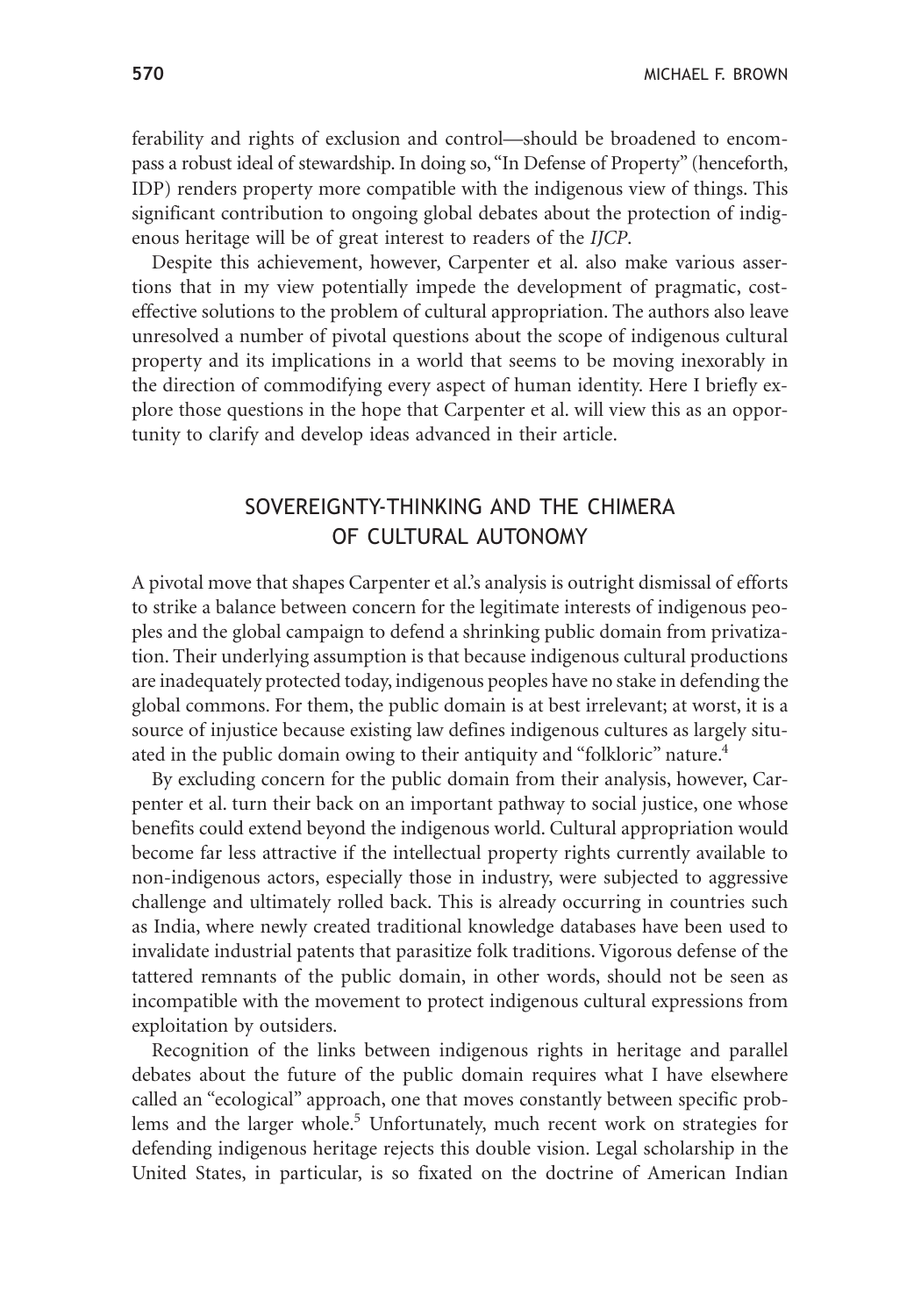sovereignty that it persistently fails to ponder sovereignty's inherent limits and the extent to which dogmatic adherence to the sovereignty doctrine can be problematic rather than helpful.<sup>6</sup> Even the most resilient political sovereignty cannot insulate a community from every outside influence. Familiar examples include the effects of global climate change or the intrusion of pollutants from beyond a nation's borders.

Analogies between culture and the problem of environmental contamination are not as implausible as they might seem at first glance. Molecules are often mobile, combining readily with air and water, thereby incorporating themselves into living things. So, too, do elements of culture—memes, if you like—which subdivide and spread via global media and informal personal contacts in ways that are not readily subject to collective control. (Skeptics should ponder for a moment the infiltration of foreign words into spoken French despite the vigorous efforts of the Académie Française to maintain the language's purity.) When Carpenter et al. insist that the doctrine of sovereignty entitles Native Americans to "legal protection of, and autonomy over, their cultural resources,"7 they are trafficking in a slogan rather than a policy that stands a reasonable chance of implementation. No society can accurately be said to enjoy "autonomy" over its cultural resources, although communities do have a modest ability to encourage and defend elements of culture that they value highly. The limits of this control are evident in the declining use of many Native American languages despite the unstinting efforts of tribal governments to preserve them.

Not only do Carpenter et al. overstate the level of conscious control that any community has over its heritage, their persistent focus on "culture" in the broadest sense renders the focus of this supposed right of ownership frustratingly vague. Few will contest the idea that cultural communities have a legitimate stewardship role with regard to their art styles, oral traditions, or religious rites. But how widely do such rights extend in time and space? Must we also conclude that a particular group "owns" bifurcate-merging kinship terminology, agglutinative verbs, or the custom of pointing with the lips rather than the index finger? It seems unlikely, although the impreciseness of Carpenter et al.'s assertions makes it difficult to say.<sup>8</sup>

Symptomatic of the trouble that Carpenter et al. get into because of their vaguely defined and expansive notions of culture and cultural property is their approach to the mascot controversy<sup>9</sup>—that is, the formerly widespread, now thankfully declining, use of Native American names and images by sports teams throughout the United States. There is no question that a handful of mascots represent the appropriation of a specific tribal name with which the appropriator has no plausible connection. Use of these names violates widely accepted principles of the right of personality (individual or collective) and should therefore be prohibited on those grounds. Most mascots, however, are abstract invocations of native society in general ("braves" or "warriors" or "chiefs") that have little to do with cultural property and everything to do with offensive, stereotyped represen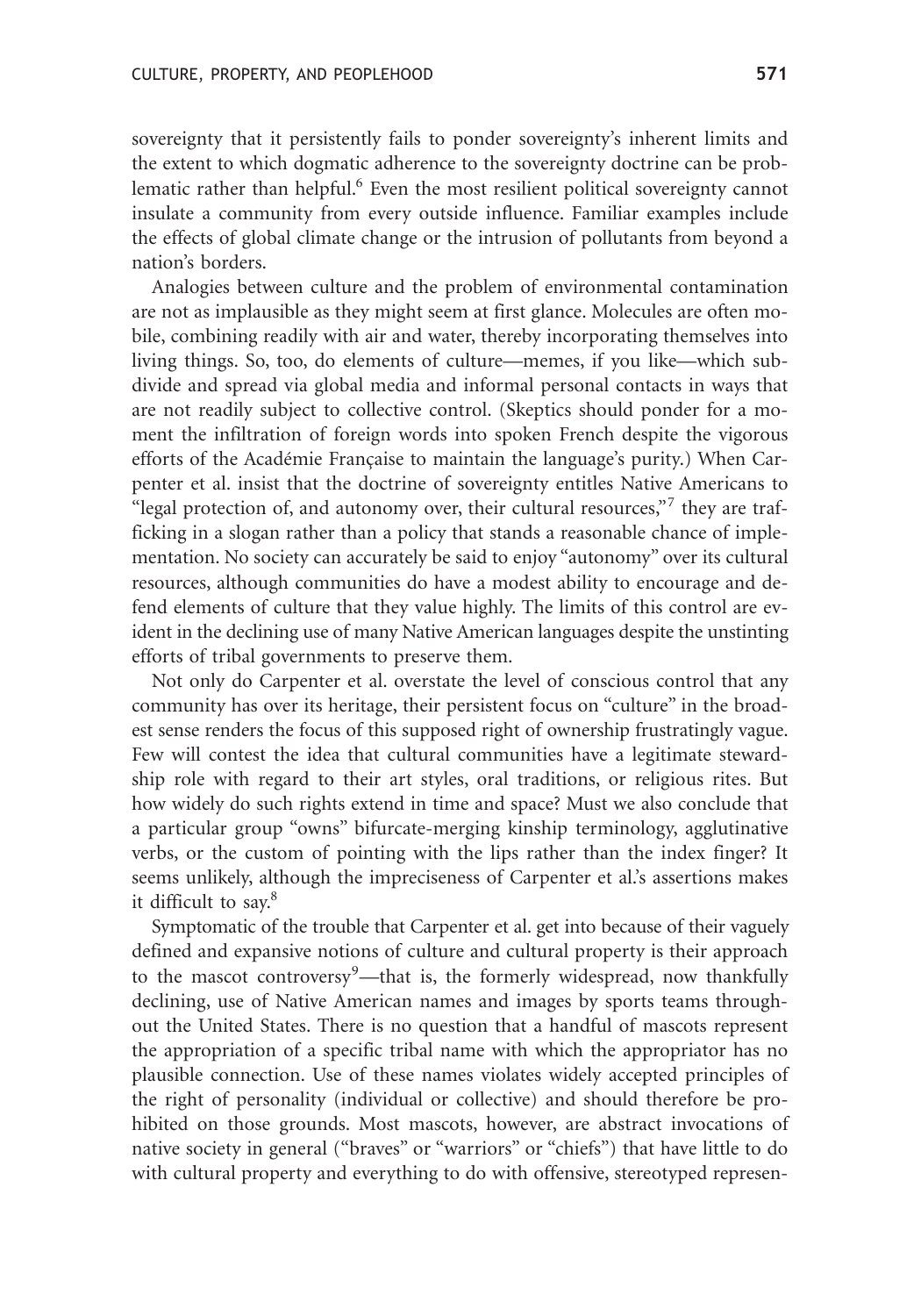tations of a category of people. Yet Carpenter et al. propose to treat this as a *property* issue when they declare that "indigenous peoples should have some power to steward the cultural images that define them in the eyes of the dominant society."<sup>10</sup>

Insistence that a people owns the "cultural images that define them," presumably even when they are not the authors of those images, stretches the most elastic notions of political sovereignty and cultural property beyond the breaking point. By that same logic, any community could assert control over public discussion of its traditions or actions on the grounds that such representations are its property. This totalizing approach to cultural property, which one cannot imagine being put into practice by any nation with even a tepid commitment to free expression, would instantly put historians, anthropologists, sociologists, and even writers of fiction out of business unless they agreed to limit their observations to the cultural community of which they are a member.

An alternative interpretation that could follow from Carpenter et al.'s approach is that American Indians constitute a de facto brand, the unauthorized use of which must be considered an illegal infringement. But this reduces fundamental issues of human dignity to a banal dispute over commercial representation, an argument that Carpenter et al. would doubtless reject.

A curious feature of their analysis—and, I believe, an inevitable result of sovereignty-thinking—is that it specifies no limits to the proposed stewardship rights of indigenous peoples over cultural productions, knowledge, and biological inheritance that they insist are theirs alone. Nevertheless, the global community might plausibly assert a legitimate interest in a range of resources routinely claimed by indigenous rights activists. Perhaps the most controversial of these is information embedded in human remains of great antiquity. Along with most anthropologists, I fully support the repatriation of human remains that have confirmed links to indigenous communities who seek their return, and I offer no defense for the shameful removal of burials from Native communities in the past. The situation becomes ethically murky, however, when we consider the status of remains dating back thousands of years. A given community might insist that these are their ancestors, but whose standard of proof should prevail? How can we begin to balance local claims of stewardship against the potential value of such remains to science and, given the direction of contemporary medical research, to the improvement of human health on a global scale?

Similar problems arise when considering the potential value to humanity of traditional ethnobotanical knowledge. Unfortunately, bioprospecting now evokes so much outrage—often justified, occasionally misplaced—that it is nearly impossible to discuss it in a dispassionate way. I would welcome the authors' thoughts on whether there are circumstances in which indigenous stewardship claims need to be subordinated to those of the global community in much the same way that private ownership of great works of art is subordinated to global standards of heritage protection.<sup>11</sup>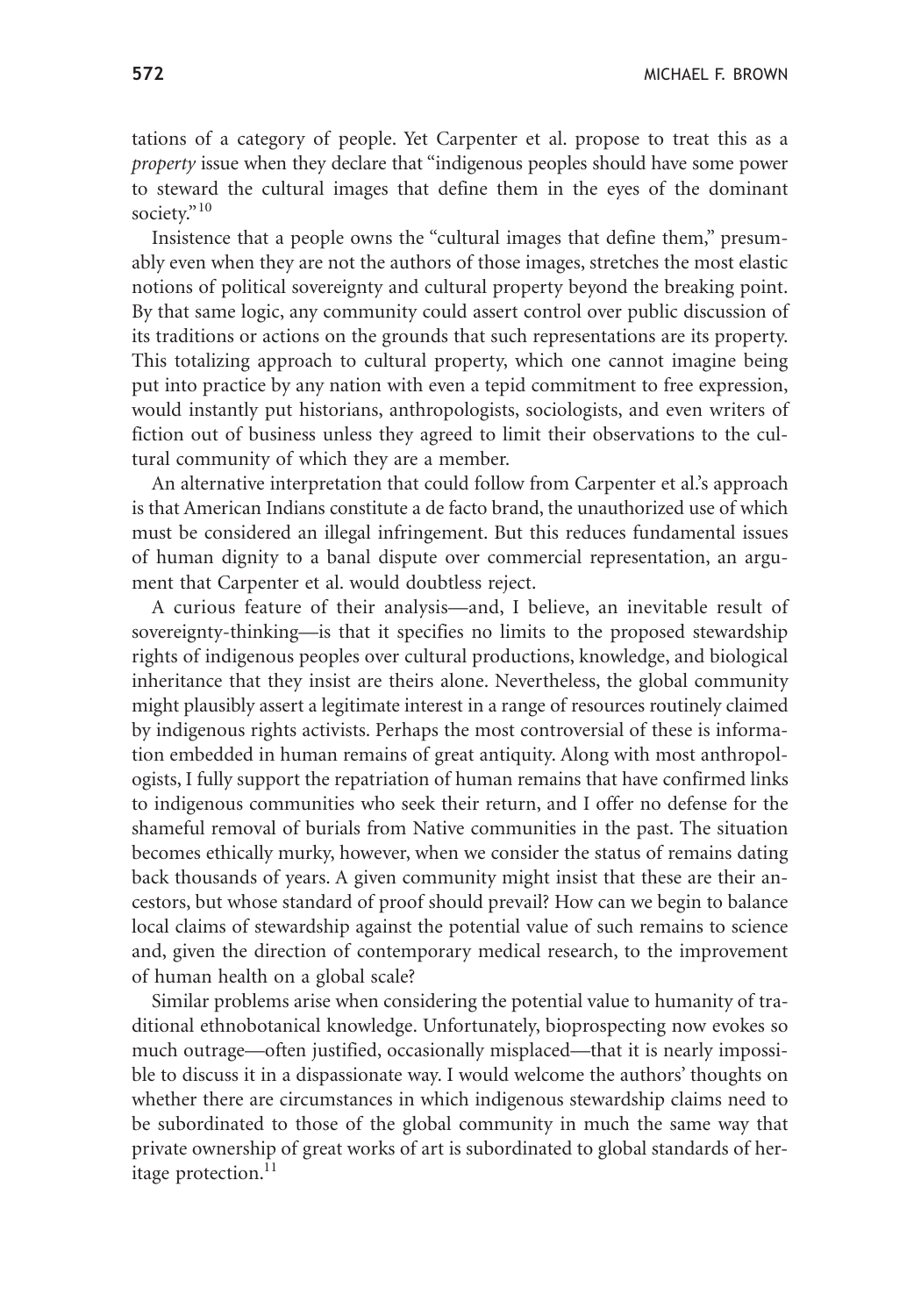Let me make one thing clear: I am not challenging the view that sovereignty needs to be considered when envisioning effective mechanisms for the protection of both tangible and intangible cultural heritage. My point is that political sovereignty, even where successfully realized, has profound limitations when it comes to the management of heritage. In many cases, sovereignty-thinking and its conceptual baggage hinder the search for creative, pragmatic solutions to the unwanted circulation of traditional cultural expressions.

## DIFFICULTIES OF GETTING FROM SPLENDID ABSTRACTION TO REAL-WORLD COMPLEXITY

A simple case study will serve to demonstrate why Carpenter et al.'s declaration that a people owns its culture is devilishly hard to move from theory to practice, especially given the way they have framed the relevant issues. The authors note in a brief aside<sup>12</sup> that weavers of the Navajo Nation are distressed by the copying of specific Navajo rug patterns by non-Navajo manufacturers, as well as by the proliferation of more generic "Southwestern" designs. Published prices for rugs made by prominent Navajo weavers suggest that the market for weavings of the highest quality is reasonably stable; in contrast, rugs farther down the quality spectrum appear to be losing market share to Navajo-style rugs imported from abroad. The Navajo Nation has declared traditional rug designs to be sacred, thus attributing injury to the production of fake rugs that goes far beyond the narrowly economic. So let us follow Carpenter et al.'s lead by identifying the Navajo rug as a form of group property over which the Navajo people should be seen to exercise collective stewardship.<sup>13</sup>

To protect something, we must first identify it and specify its boundaries. An immediate problem is that Navajo designs change over time. Each weaver brings an element of personal creativity to her work, and the combination of local microtraditions and individual creativity crystallize in identifiable regional styles. So what exactly is "the Navajo rug"? Identifying Navajo rugs from the past would be a fairly straightforward matter, and it might be possible to prohibit unauthorized commercial reproduction of those rugs, a problem that goes back at least a century.<sup>14</sup> But the riddle remains: How best to protect today's Navajo designs and those that may emerge in the future? Should the Navajo Nation be given control over a specific palette of colors, shapes, and thread counts? In lieu of an attempt to stipulate the formal properties shared by all authentic Navajo rugs, might the federal government be obliged to empanel a group of latter-day Potter Stewarts who although unable to define the Navajo rug would be trusted to know it when they see it?<sup>15</sup> Given the scale of the economic crisis currently confronted by the Navajo people and the U.S. government, one cannot imagine that legislators would be willing to institute such expensive and cumbersome regulation. And in the unlikely event that such a regulatory regime were implemented, it would doubtless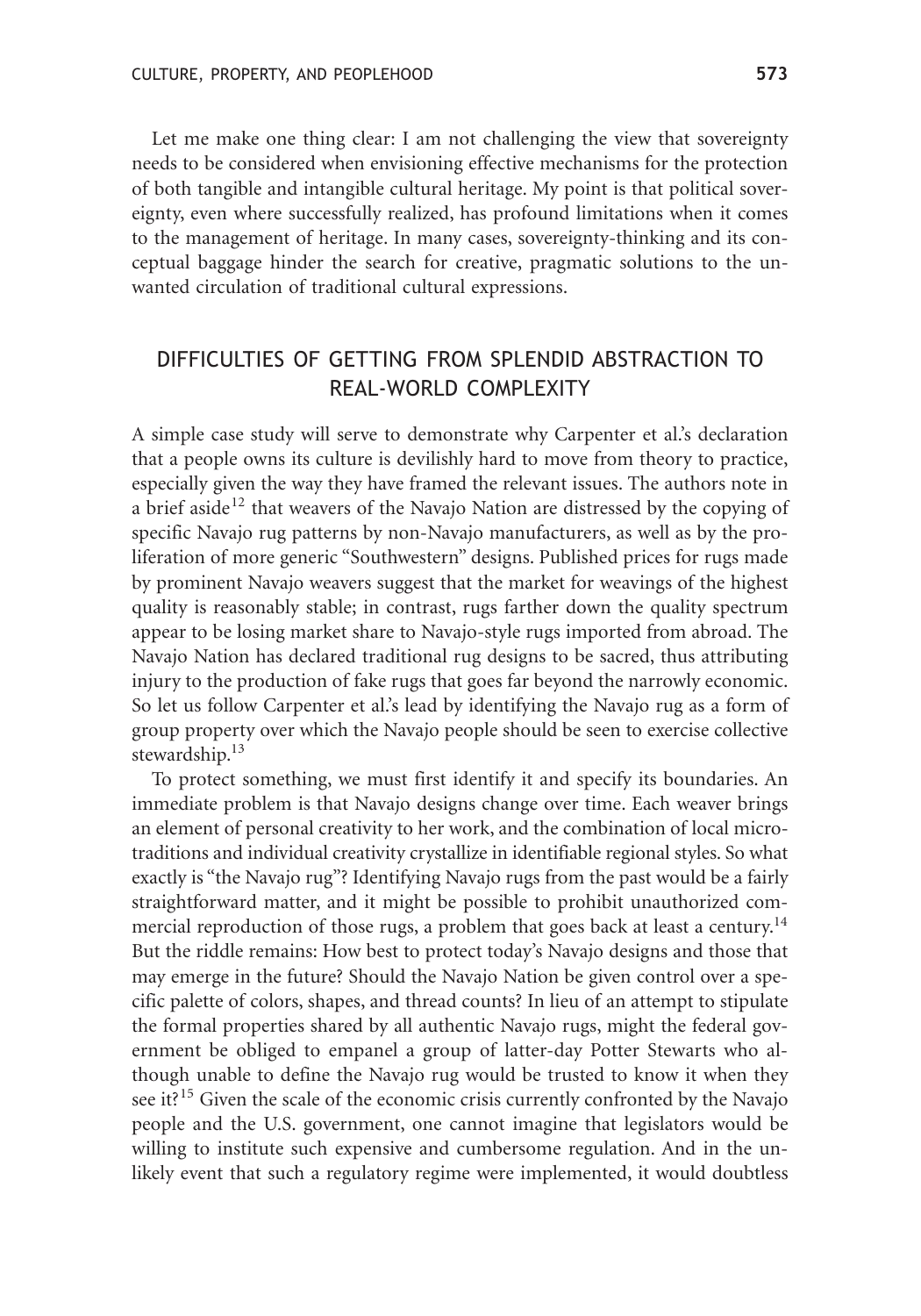inspire a tsunami of litigation from manufacturers and artists, including weavers from other indigenous groups, arguing that the law infringes upon *their* creative rights or cultural patrimony.<sup>16</sup>

There is an alternative approach that builds on existing law while acknowledging the harsh realities of industrial production. Navajo weavers have every reason to be proud of their artistic traditions and angered by those who try to pass off fake Navajo rugs as the real thing. If any specific design is reproduced without the artist's permission, tribal legal counsel and attorneys committed to the protection of Native American rights should sue the perpetrators for copyright infringement. Vendors who falsely claim that rugs are made by Navajos are guilty of fraud as defined by the Indian Arts and Crafts Act of 1990 and therefore potentially subject to criminal prosecution.<sup>17</sup> It will be far more cost-effective to step up enforcement activities than to create an entirely new bureaucracy committed to the wholesale protection of Navajo culture. Enforcement of existing law could be enhanced by promotion of a fair trade system that assures buyers that rugs are made by Navajo weavers who receive a reasonable percentage of the profits from any sale.

The history of the indigenous art markets throughout North America and elsewhere shows that industrial production and the importation of facsimile products from low-wage regions almost inevitably depress the market for local artisanship of low to middling quality.<sup>18</sup> The solution for indigenous artists has been to raise the quality of their work to secure the high end of the market, where buyers are willing to pay a premium for quality and authenticity. In deciding how best to protect the interests of its artists, policymakers for the Navajo Nation have little choice but to weigh the logistics of protecting weavers from competitive knockoffs against the cost of providing training that will help weavers raise the quality of their work to the level of the community's most successful practitioners.

In the face of the complexities of this case, then, I find it hard to see how Carpenter et al.'s comprehensive claim of cultural ownership—however forcefully argued as legal theory—provides much purchase on the problems faced by Navajo weavers today. More prosaic intellectual property and trademark legislation, which has the virtue of already being in place, could help if vigorously enforced and, if necessary, expanded modestly in scope via legislative modification.

## THE RISKS OF EQUATING CULTURE WITH TERRITORY

Let me turn now to the element of their argument that I find most troubling because of its implications beyond the specific realm of American Indian law. A central pillar of IDP is insistence that cultural stewardship is inseparable from an intimate relationship to land, from which, the authors argue, indigenous culture "grows."<sup>19</sup> To their credit, the authors admit that this observation flirts with cliché, that it dances with wolves on the edge of the noble savage stereotype. But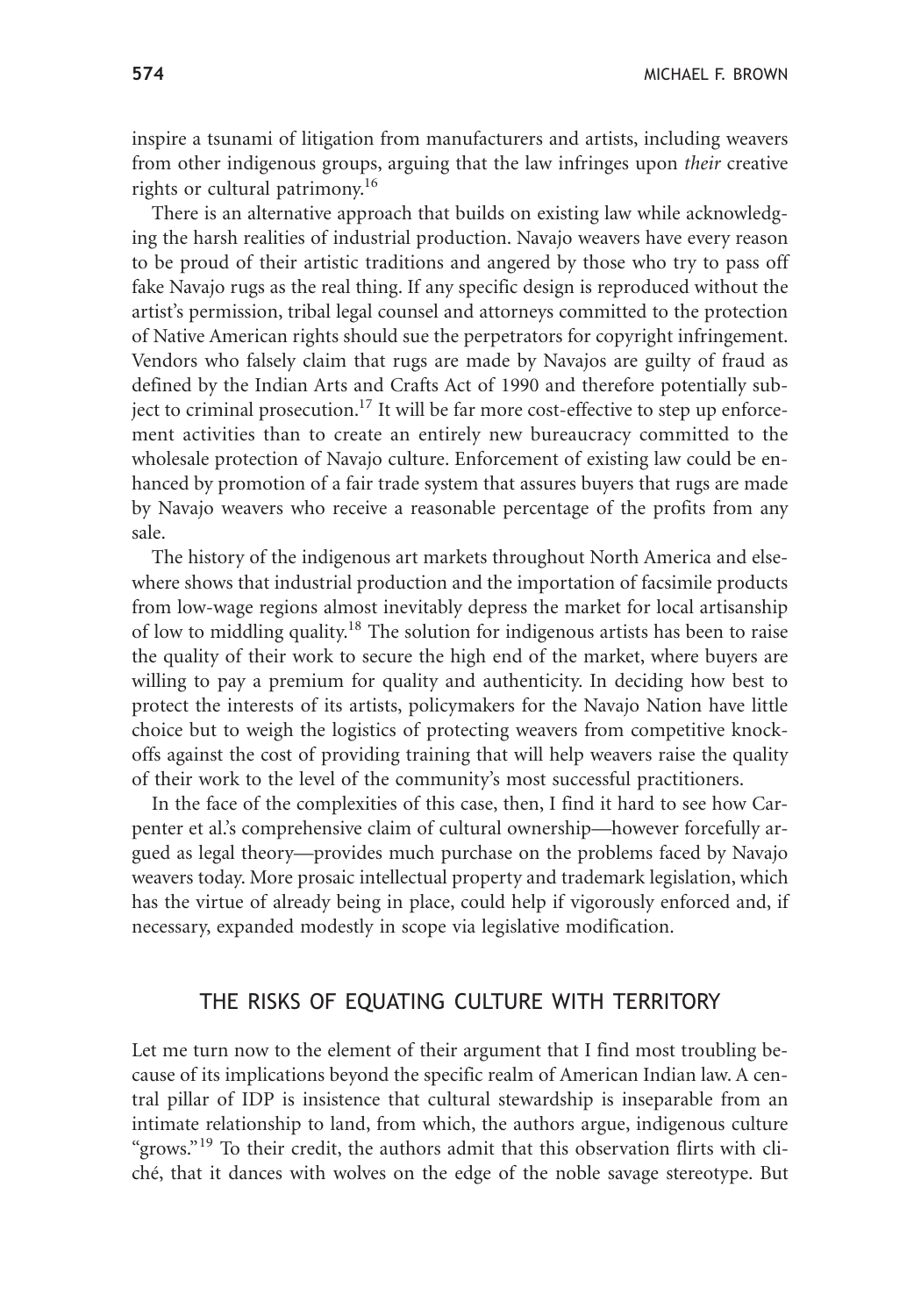they ultimately endorse it anyway, thus committing themselves to the equation  $people = culture = land.$ 

I would be the last to deny that indigenous peoples feel a profound, emotionally intense connection to their ancestral territories. But so do many non-indigenous peoples, and it seems pointless to enter into a debate about whose love of natural landscapes is deeper or more genuine. What is at issue is whether this relationship to territory, this primordial affinity, is needed to establish a group's rights in its traditional cultural expressions. Carpenter et al. present no convincing evidence that it is; they simply assume it. Moreover, invoking the people  $=$  culture  $=$  land equation, which may be defensible in discussions of federally recognized Indian nations in the United States, has the pernicious effect of implicitly delegitimating the cultural and intellectual property rights of people in folkloric communities removed from ancestral landscapes or who have long since adapted to urban settings. I refer to the millions of indigenous citizens who live in the sprawling cities of Latin America, the Pacific, and Africa, or non-indigenous peoples—Afro-Peruvians, Gujaratis in Panama, and countless other diasporic communities—who harbor distinctive musical, artistic, or culinary traditions. By directing their analysis only to indigeneity as understood by American Indians, Carpenter et al. offer a provincial vision of indigenous rights that is out of step with current thinking about the complexity of indigenous identities and the crisis of cultural and intellectual property at the global  $level<sup>20</sup>$ 

A community's special relationship to ancestral lands cannot, of course, be removed entirely from considerations of indigenous rights. Clearly it is relevant when considering the social impact of policies that would disfigure landscapes of great spiritual significance. But treating  $people = culture = land$  as a universal principle is freighted with undesirable implications that merit critical attention.

## IS IT POSSIBLE TO DEFINE CULTURE AS PROPERTY WITHOUT COMMODIFYING IT?

My final quibble is a philosophical one, although not entirely beyond the scope of Carpenter et al.'s elegant defense of the utility of property concepts in protecting indigenous heritage. Here I refer to questions raised by John L. and Jean Comaroff in their recent work *Ethnicity, Inc*. The Comaroffs focus their attention on ways that ethnic groups—and indigenous groups in particular—have come to commodify their cultures in order to survive amid the neoliberal economic policies that, with few exceptions, define the world in which they live. "Identity," the Comaroffs declare, "is increasingly claimed as *property* by its living heirs, who proceed to manage it by palpably corporate means: to brand it and sell it, even to anthropologists, in self-consciously consumable forms."<sup>21</sup>

Although indigenous peoples show admirable creativity in their use of capitalist techniques to resist the nation-state and fight for higher levels of self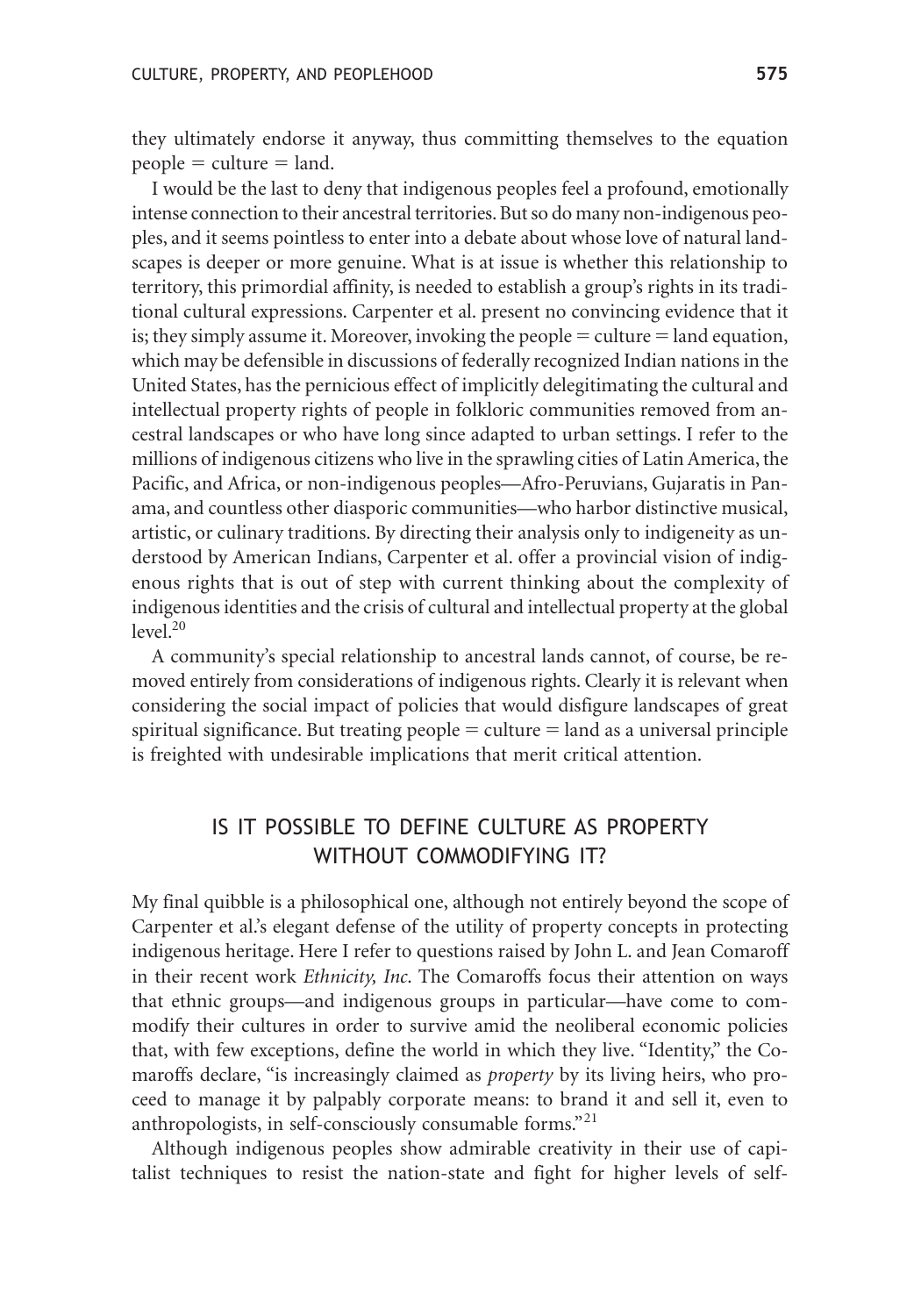determination, such strategies may prove harmful over the long run. It is by no means clear that propertization—which, if I understand correctly, is what Carpenter et al. are defending as a way to advance indigenous people's rights in their heritage—can be pursued without also fostering commodification. Carpenter et al.'s essay singles out the work of the legal scholar Margaret Jane Radin as providing a foundation for their insistence that property can have a salutary effect in establishing and maintaining identity. There is, however, another side to Radin's work that Carpenter et al. choose to deemphasize. Although Radin makes a compelling case that some forms of propertization may empower individuals and, by implication, groups, she also acknowledges that underneath property concepts there always lurks the specter of commodification—that is, an inexorable tendency to treat property as fungible and alienable.<sup>22</sup> In a market society, even a hint of alienability can have a powerfully corrosive effect on the moral standing of whatever has been propertized. "In the kingdom of ends," Kant said famously, "everything has either a *price* or a *dignity*."<sup>23</sup>

Carpenter et al. express great confidence that commodification is unlikely to become a problem for American Indian nations, which have strenuously opposed the alienation of ritual objects, human remains, and sacred places. I agree that commodification is not a likely scenario in such cases. But as the Comaroffs observe, indigenous identity itself is increasingly commodified around the world, especially where its market value can be leveraged by political sovereignty. This has produced marked improvement in the fortunes of some indigenous peoples but also heartbreaking stories of communities disenfranchising members through the sudden imposition of more restrictive membership rules—the goal being, apparently, to reduce the number of people with whom the new wealth must be shared.<sup>24</sup>

It should be obvious that I have been engaged by "In Defense of Property,"whose arguments for the propertization of heritage are as compelling as any in the current literature. Precisely because the essay is so important, I wish to challenge Carpenter et al. to stretch their arguments beyond the limited perspective of sovereigntythinking and to spell out more clearly how they would put their ideas of cultural ownership to work in ways that would not unduly regiment and bureaucratize the creative lives of indigenous and non-indigenous peoples alike. I would also welcome their thoughts on how their arguments can be reconciled with what some scholars feel is the move toward commodifying indigenous identity in a world hungry for cultural difference.

#### **ENDNOTES**

1. Carpenter, Katyal, and Riley, "In Defense of Property" (IDP).

- 2. The article is available for full-text download at  $\langle \frac{http://ssrn.com/abstract=1220665}$ .
- 3. See Mezey, "The Paradoxes of Cultural Property"; Posner, "The International Protection of Cultural Property"; and Brown, *Who Owns Native Culture?*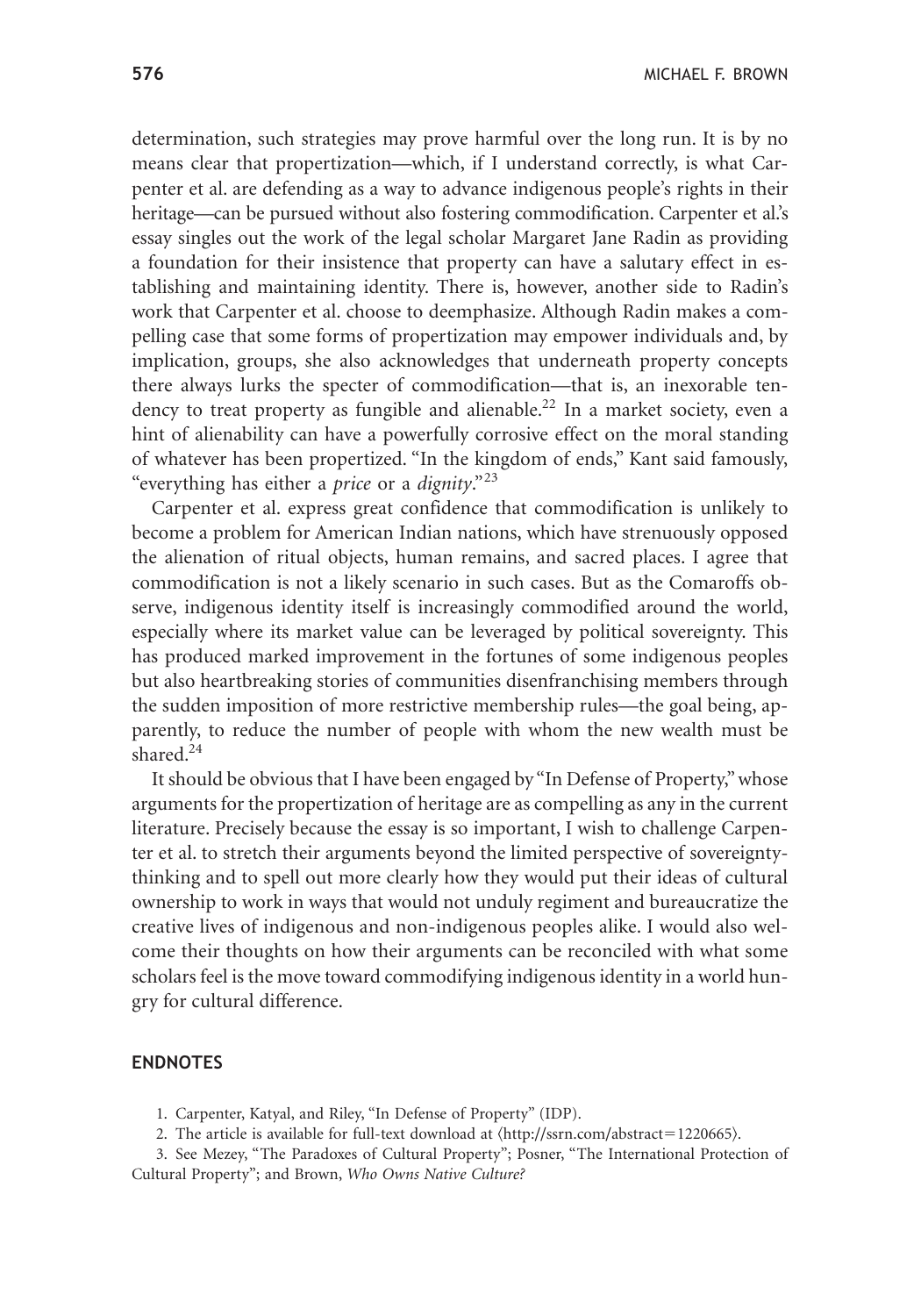4. Carpenter et al. consign me to the ranks of "critics of cultural property protections" (IDP, 1042). I find this baffling inasmuch as the work they comment on, *Who Owns Native Culture?*, is entirely devoted to documenting the injustice of various forms of cultural appropriation and establishing that indigenous peoples have legitimate rights in their tangible and intangible cultural productions. I have been critical of current approaches to cultural property only when they are impractical, incompatible with the right of free expression, or insufficiently precise to offer a path to effective implementation.

- 5. Brown, "Heritage Trouble," 42.
- 6. Brown, "Sovereignty's Betrayals."
- 7. Carpenter et al., IDP, 1059.

8. Ironically, even as legal scholars and political scientists are embracing the totalizing notion that "a people" has "a culture," anthropologists are debating whether the culture concept should be jettisoned altogether because of the misconceptions that it fosters. Even some indigenous thinkers have noted that few indigenous peoples may be said to share a unitary culture. A recent editorial in *Indian Country Today* ("Respect Community Diversity," (www.indiancountrytoday.com/opinion43174012. htm), accessed 17 April 2009), a publication resolutely committed to the defense of American Indian sovereignty, declares that "it is hard to say that most tribal communities share a common or homogeneous culture," even if their values continue to differ from those of Euro-American society sufficiently to justify their political sovereignty. For a sense of the current debate about the status of the culture concept in anthropology and the humanities, see, among many others, Eagleton, *The Idea of Culture*; Fox and King, *Anthropology Beyond Culture*; and Busse, "Epilogue: Anxieties About Culture and Tradition."

- 9. Carpenter et al., IDP, 1105–1112.
- 10. Carpenter et al., IDP, 1111.
- 11. Sax, *Playing Darts with a Rembrandt*.
- 12. Carpenter et al., IDP, 1064, n. 198, and 1085.

13. In the interest of conciseness, I will bracket from consideration the hybrid origins of the Navajo weaving tradition, which drew on knowledge garnered from Spanish colonists, Pueblo neighbors, and Anglo-American traders. For a thumbnail sketch of the impact of markets, technology, and intercultural contact on Navajo weaving, see Cowen, *Creative Destruction*, 43–46. M'Closkey, *Swept Under the Rug*, offers a broadly framed assessment of the economic history of Navajo weaving and its cultural significance.

14. M'Closkey, *Swept Under the Rug*, 87–94.

15. The jurist Potter Stewart (1915–1985) served on the U.S. Supreme Court. He is remembered, among other things, for his declaration that although he couldn't define pornography, "I know it when I see it."

16. Asmah, "Historical Threads," describes analogous efforts by Ghana to protect kente designs from appropriation by manufacturers in other countries. It is by no means clear from Asmah's analysis that Ghana's legislation has been (or can be) enforced or, even if it were, that other countries could not manufacture cloth that *resembles* kente and avoid prosecution simply by refraining from calling the fabric by that name.

17. For discussion of the complexities and limitations of this law, see Woltz, "The Economics of Cultural Misrepresentation," and Hapiuk, "Of Kitsch and Kachinas."

18. This process has been ably documented for the American Southwest in Mullin, *Culture in the Marketplace*. The economist Cowen (*Creative Destruction*, 38–43) assesses the beneficial impact that competition with industrial production has had on producers of hand-woven fabrics in India, who were pressured to raise the quality of their work in ways that have given them an ever-expanding global market.

19. Carpenter et al., IDP, 1062.

20. For a nuanced view of the complex relationship between culture and place in a world characterized as much by diaspora as by long-term stability, see Clifford, "Varieties of Indigenous Experience." In fairness to Carpenter et al., it bears noting that they are hardly alone in asserting the  $people = culture = land equation.$  It has become an article of faith in some indigenous rights circles,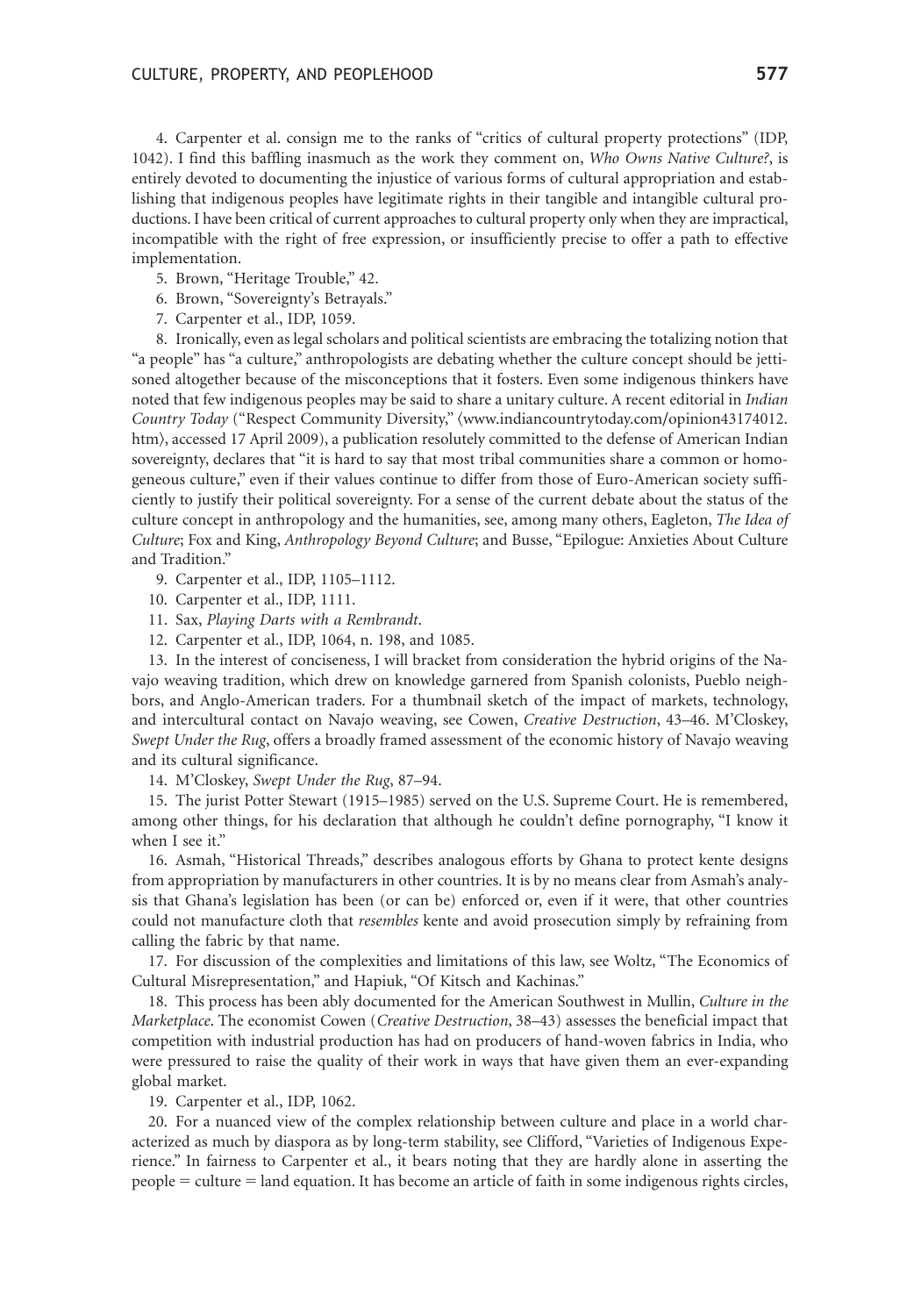as well as in documents emerging from the UN and UNESCO. Unfortunately, the equation's racialist underpinnings and potentially damaging implications are rarely acknowledged.

- 21. Comaroff and Comaroff, *Ethnicity, Inc*., 29 (emphasis in original).
- 22. Radin, *Reinterpreting Property*, 191–202.
- 23. Kant, *Groundwork of the Metaphysics of Morals*, 42, emphasis in original.

24. Such internal membership struggles go back at least as far as the case *Journeycake v. Cherokee Nation* (28 Ct. Cl. 281 [1893]), but they have recently become more common among tribes with significant gaming enterprises. For examples, see James May, "Tribal Recall: Members Disenrolled After Financial Dispute," *Indian Country Today*, December 8, 2003; and Marty Firerider, "The Red Path Has Turned Green For Some," *Indian Country Today*, May 19, 2005.

#### **BIBLIOGRAPHY**

Asmah, Josephine. "Historical Threads: Intellectual Property Protection of Traditional Designs: The Ghanaian Experience and African Perspectives." *International Journal of Cultural Property* 15 (2008): 271–96.

Brown, Michael F. *Who Owns Native Culture?* Cambridge, MA: Harvard University Press, 2003.

———. "Heritage Trouble: Recent Work on the Protection of Intangible Cultural Property." *International Journal of Cultural Property* 12 (2005): 40–61.

———. "Sovereignty's Betrayals." In *Indigenous Experience Today*, edited by Marisol de la Cadena and Orin Starn, 171–95. Oxford: Berg, 2007.

Busse, Mark. "Epilogue: Anxieties about Culture and Tradition—Property as Reification." *International Journal of Cultural Property* 16 (2009): 357–70.

Carpenter, Kristen A., Sonia K. Katyal, and Angela R. Riley. "In Defense of Property." *Yale Law Journal* 118 (2009): 1022–125.

Clifford, James. "Varieties of Indigenous Experience: Diasporas, Homelands, Sovereignties." In *Indigenous Experience Today*, edited by Marisol de la Cadena and Orin Starn, 197–225. Oxford: Berg, 2007.

Comaroff, John L., and Jean Comaroff,. *Ethnicity, Inc*. Chicago: University of Chicago Press, 2009.

Cowen, Tyler. *Creative Destruction: How Globalization Is Changing the World's Cultures*. Princeton, NJ: Princeton University Press, 2002.

Eagleton, Terry. *The Idea of Culture*. Oxford: Blackwell, 2000.

Fox, Richard G., and Barbara J. King, eds. *Anthropology Beyond Culture*. Oxford: Berg, 2002.

Hapiuk, William J., Jr. "Of Kitsch and Kachinas: A Critical Analysis of the 'Indian Arts and Crafts Act of 1990'." *Stanford Law Review* 53 (2001): 1009–75.

Kant, Immanuel. *Groundwork of the Metaphysics of Morals*, Translated and edited by Mary Gregor. New York: Cambridge University Press, 1998.

M'Closkey, Kathy. *Swept Under the Rug: A Hidden History of Navajo Weaving*. Albuquerque, NM: University of New Mexico Press, 2002.

Mezey, Naomi. "The Paradoxes of Cultural Property." *Columbia Law Review* 107 (2007): 2004–46.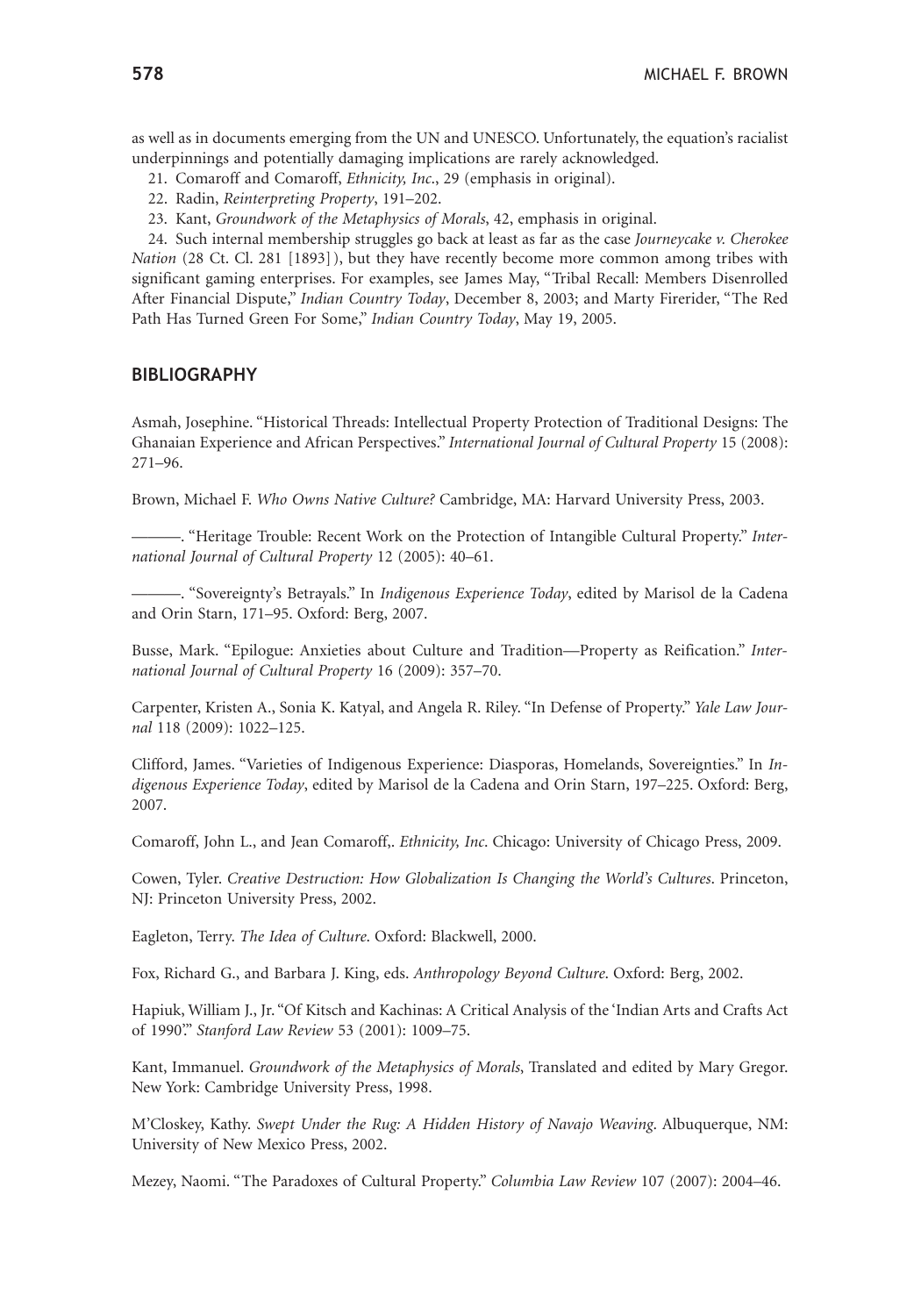Mullin, Molly H. *Culture in the Marketplace: Gender, Art, and Value in the American Southwest*. Durham, NC: Duke University Press, 2001.

Posner, Eric A. "The International Protection of Cultural Property: Some Skeptical Observations." *Chicago Journal of International Law* 8 (2007): 213–31.

Radin, Margaret Jane. *Reinterpreting Property*. Chicago: University of Chicago Press, 1993.

Sax, Joseph L. *Playing Darts with a Rembrandt: Public and Private Rights in Cultural Treasures*. Ann Arbor, MI: University of Michigan Press, 1999.

Woltz, Jennie D. "The Economics of Cultural Misrepresentation: How Should the Indian Arts and Crafts Act of 1990 be Marketed?" *Fordham Intellectual Property, Media, and Entertainment Law Journal* 17, no. 2 (2007): 443–500.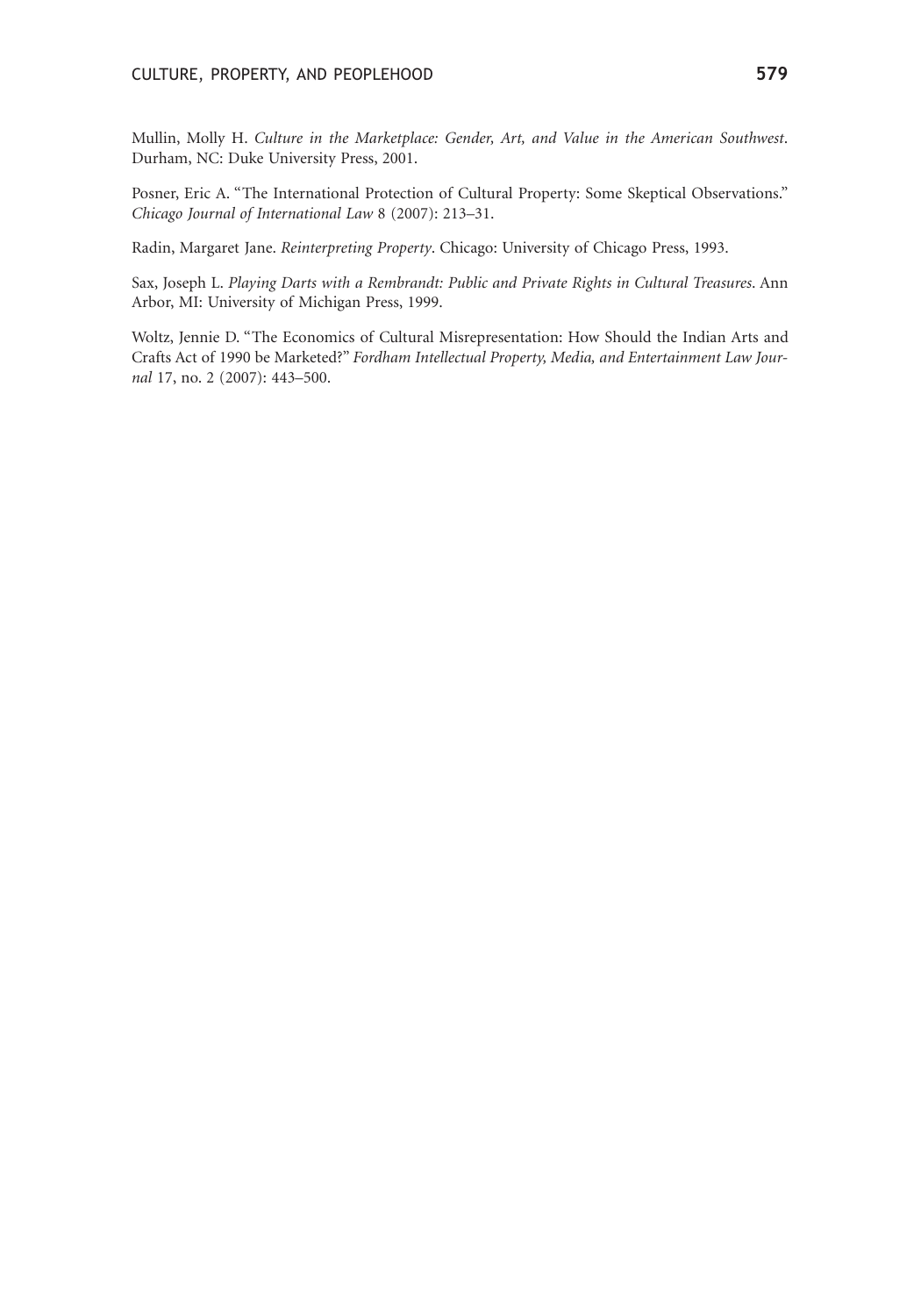# **Clarifying Cultural Property**

# **Kristen A. Carpenter, Sonia K. Katyal, and Angela R. Riley\***

## INTRODUCTION

Author Stephenie Meyer forever altered the cultural existence of Quileute Indians when she wrote them into her *Twilight* novels. Now a veritable global phenomenon complete with books, movies, and affiliated merchandise, the *Twilight* series depicts young, male members of the tribe as vampire-fighting werewolves who ferociously defend a peace and territorial treaty made with local bloodsuckers.<sup>1</sup> In reality, the Quileute Tribe consists of approximately 700 Indians, many of whom live on a remote reservation in the pacific Northwest, a tiny parcel of the once vast Quileute territory. Since *Twilight*'s unprecedented international success, the Quileute have been overwhelmed with fans and entrepreneurs, all grasping, quite literally in some cases, for their own piece of the Quileute.<sup>2</sup>

Meyer boasted on her own blog, in fact, that she took rocks from First Beach, which is located under the jurisdiction of the Quileute Nation, and placed them on her windowsill for inspiration when writing her novels.<sup>3</sup> And that was just the beginning. Dozens of tourists have followed in her path and removed rocks from First Beach for their own collections. MSN.com even entered a reservation cemetery to film the graves of deceased tribal elders, later publishing a macabre video montage set to music on the Internet. Busloads of tourists roll through the reservation daily, throwing the spotlight on a tribe that never sought the attention.

With the recent release of the third *Twilight* movie in the series, the commercialization of all things Quileute—from movies and books, to charm bracelets and earrings—has spawned a multimillion-dollar empire. Yet, little of this benefits the Quileute people, who remain impoverished and are currently devoting most of

<sup>\*</sup>University of Colorado Law School. Email: kristen.carpenter@colorado.edu; Fordham University School of Law. Email: skatyal@law.fordham.edu; UCLA School of Law. Email: riley@law.ucla.edu.

ACKNOWLEDGEMENTS: With thanks to Mack Eason for excellent research assistance and to Alex Bauer and Michael Brown for the opportunity to participate in this dialogue about indigenous cultural property rights. We dedicate this essay to the memory of Professor Philip Frickey.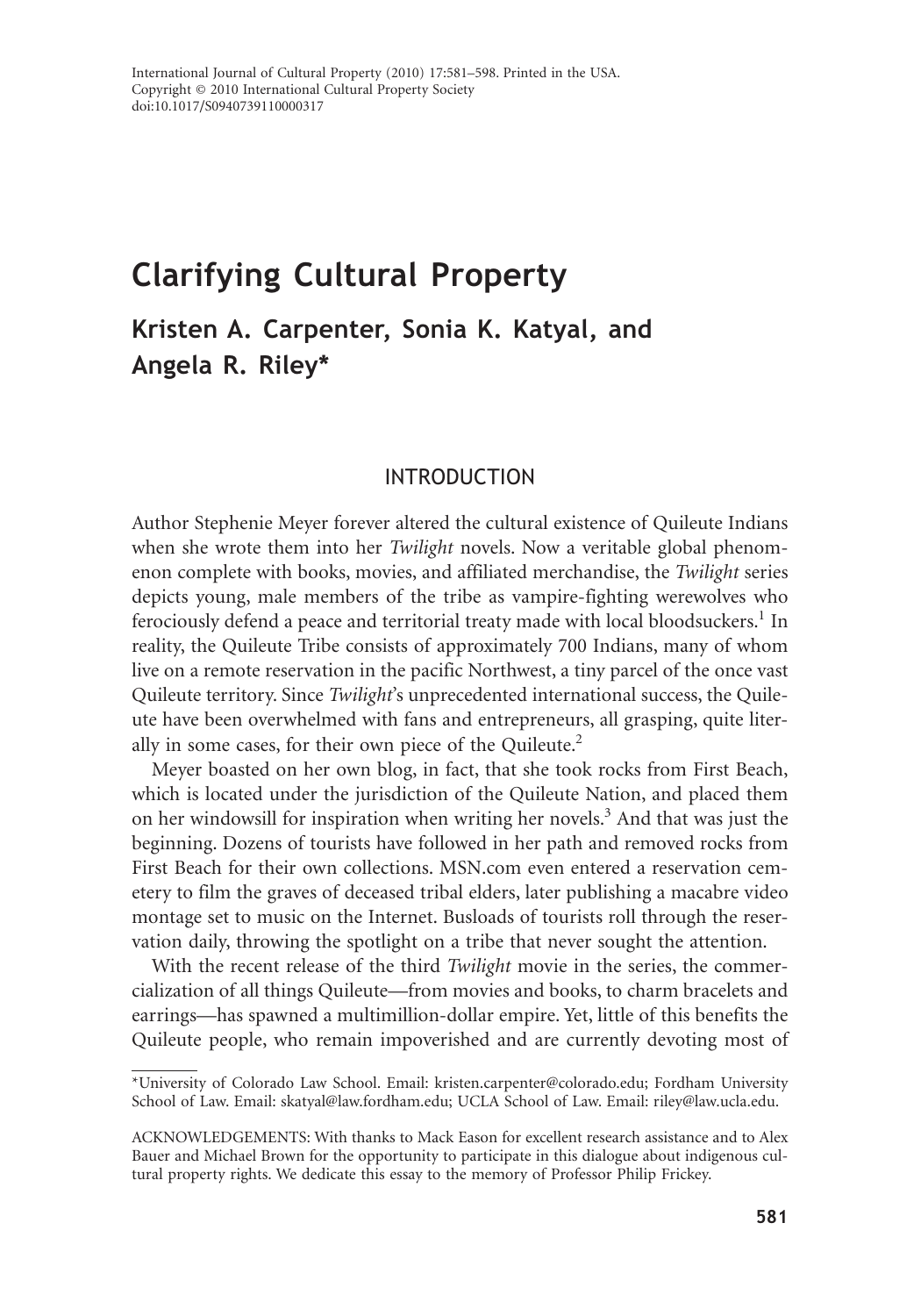their scarce resources to a fight with the U.S. government over their ancestral lands.<sup>4</sup> At the same time, copyright, trademark, and other laws protect those who have commodified Quileute culture—giving everyone from Stephenie Meyer, Summit Entertainment, and a dozen online T-shirt sellers the legal "right" to profit from so-called Quileute creations.<sup>5</sup>

This is, in our view, a cultural property story. For the Quileute, as for most indigenous peoples in the world, culture is tied to their lands, resources, language, religion, sovereignty, and the Seventh Generation. Since the arrival of Europeans in North America, the Quileute have suffered severe losses of all of these resources, with the *Twilight* phenomenon representing only the most contemporary incarnation. Yet, like other indigenous peoples, the Quileute are not content to sit back while others commodify their cultural heritage. Instead, they are using legal tools to protect their cultural resources and navigate their participation in contemporary commerce.

In 2009, for example, the Quileute Nation complained to MSN.com that its video team had trespassed onto tribal land and caused "an enormous amount of pain and suffering to the Quileute Nation as a whole, but especially to the descendants of the Quileute chief" whose grave had been filmed.<sup>6</sup> MSN.com issued a public apology and took down the video, $7$  and subsequent documentary crews have approached the Quileute Nation to negotiate the terms of filmmaking on the reservation, leading to insightful coverage of their tribal education and cultural history.<sup>8</sup> Recently, the tribe launched a *Twilight at Quileute* web site to provide information about the tribe and to sell tribal baskets, necklaces, canned salmon, and clothing.<sup>9</sup> As tribal Chair Anna Rose Counsell-Geyer explained, "Traveling across our great country and observing other native tribes commercially marketing their wares in a successful and respectful manner motivated us to explore the concept of promoting culturally appropriate authentic Quileute items online."<sup>10</sup>

While the playing field is hardly level between the Quileute and those who commodify their culture, the Quileute have begun to engage the outside world on their own terms. In these respects, the Quileute story also evokes some of the themes addressed in anthropologist Michael Brown's *Who Owns Native Culture?*, one of the first books to expose indigenous peoples' attempts to protect their cultural heritage. Our own article, "In Defense of Property" (IDP), detailed a theory of indigenous cultural property generally and also responded to what we saw as a critical view, expressed by Brown and others, of property law's role in indigenous cultural property claims. As a matter of property theory and practice, we argued that indigenous peoples have a legitimate interest in exercising a duty of care or "stewardship" over resources—intellectual, real, personal, and tribal properties that express their collective identity or "peoplehood." Brown's current essay raises thoughtful and provocative questions regarding the intersection of sovereignty, property, and culture, and for this reason, we are especially grateful for the opportunity to discover common ground—while raising some points for further analysis and dialogue.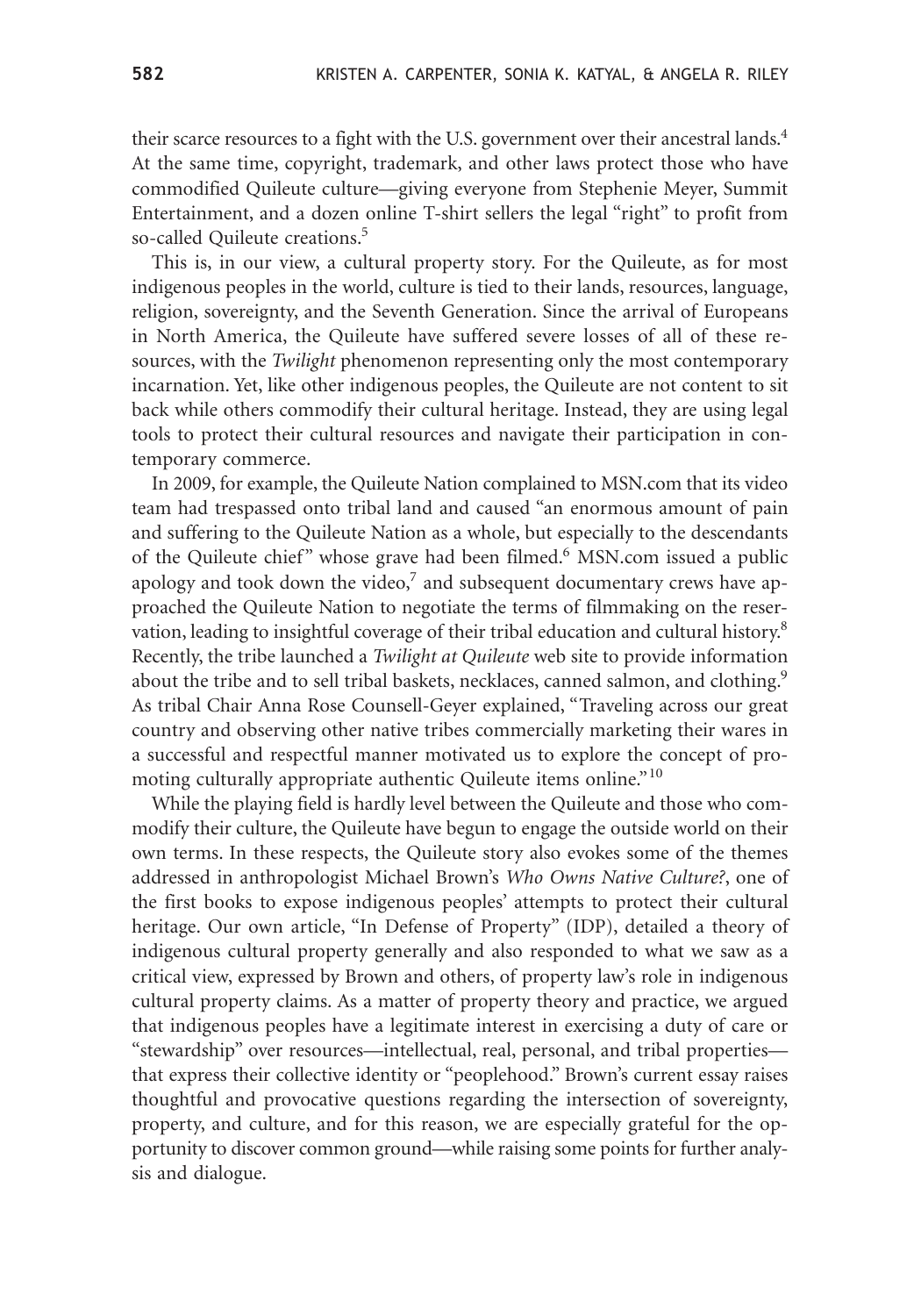Moreover, a thoughtful discussion of these issues is quite timely. Even beyond the Quileute and other domestic matters, a burgeoning body of international human rights law is developing around the concept that many different components of indigenous peoples' cultural property are interrelated. Path-breaking cases from in the Inter-American human rights system, such as those involving the Sawhoyamaxa, Mayans, and the Western Shoshone, among others $11$ —illustrate how claims for equality, human rights, access to culture, and rights to property cannot be disaggregated into separate pieces. Both the claimants and the tribunals go to great lengths to demonstrate how these claims are linked and interdependent.<sup>12</sup>

In the landmark case of *The Mayagna (Sumo) Awas Tingni Community v. Nicaragua*, <sup>13</sup> for example, the Awas Tingni, a small native community living on the Atlantic coast of Nicaragua, sued the Nicaraguan Government for granting a major logging concession to Awas Tingni territory without its consent. On one level the case was about the ways in which logging would interfere with the community's subsistence practices. But it was also broader and deeper than that. The very methods of rotating lands for agriculture and hunting boar were aspects of the culture that would be severely, if not completely, disrupted by the logging practices.<sup>14</sup> The contested lands were also the site of the community's burial grounds and other spiritual elements. In the absence of property rights, the Awas Tingni could not protect these aspects of their culture against destruction by state or corporate interests.

In finding for the Awas Tingni, the court wrote that they have the right to live on their own territory based, in part, on the "close ties of indigenous people with the land." These ties must be understood not merely as title claims but as the "fundamental basis of their cultures, their spiritual life, their integrity, and their economic survival." For indigenous communities like the Awas Tingni, whose traditions include a communitarian conception of land ownership, the court explained that "relations to the land are not merely a matter of possession and production but a material and spiritual element" of their culture. The right to occupy and control the use of traditional community territory is necessary not only to protect the human rights of current tribal members but to "preserve their cultural legacy and transmit it to future generations."<sup>15</sup> Ultimately, the court ordered that Nicaragua demarcate the Awas Tingni lands, based on their customary use patterns, and to respect these lands as their legally protected property.

It is precisely because of the interrelated nature of such claims that an evaluation of the respective roles of property, culture, and sovereignty in indigenous peoples' cultural property cases is indispensable. Toward this end, Brown's provocative response to IDP pushes us to refine three points of analysis: first, whether or not indigenous peoples should, as both a descriptive and a normative matter, be afforded particularized treatment under cultural, real, and intellectual property law; second, to evaluate more precisely the operative principles behind our proposed systems of stewardship and governance; and third, to explore the implications of protecting—or commodifying—the cultural properties of indigenous peoples in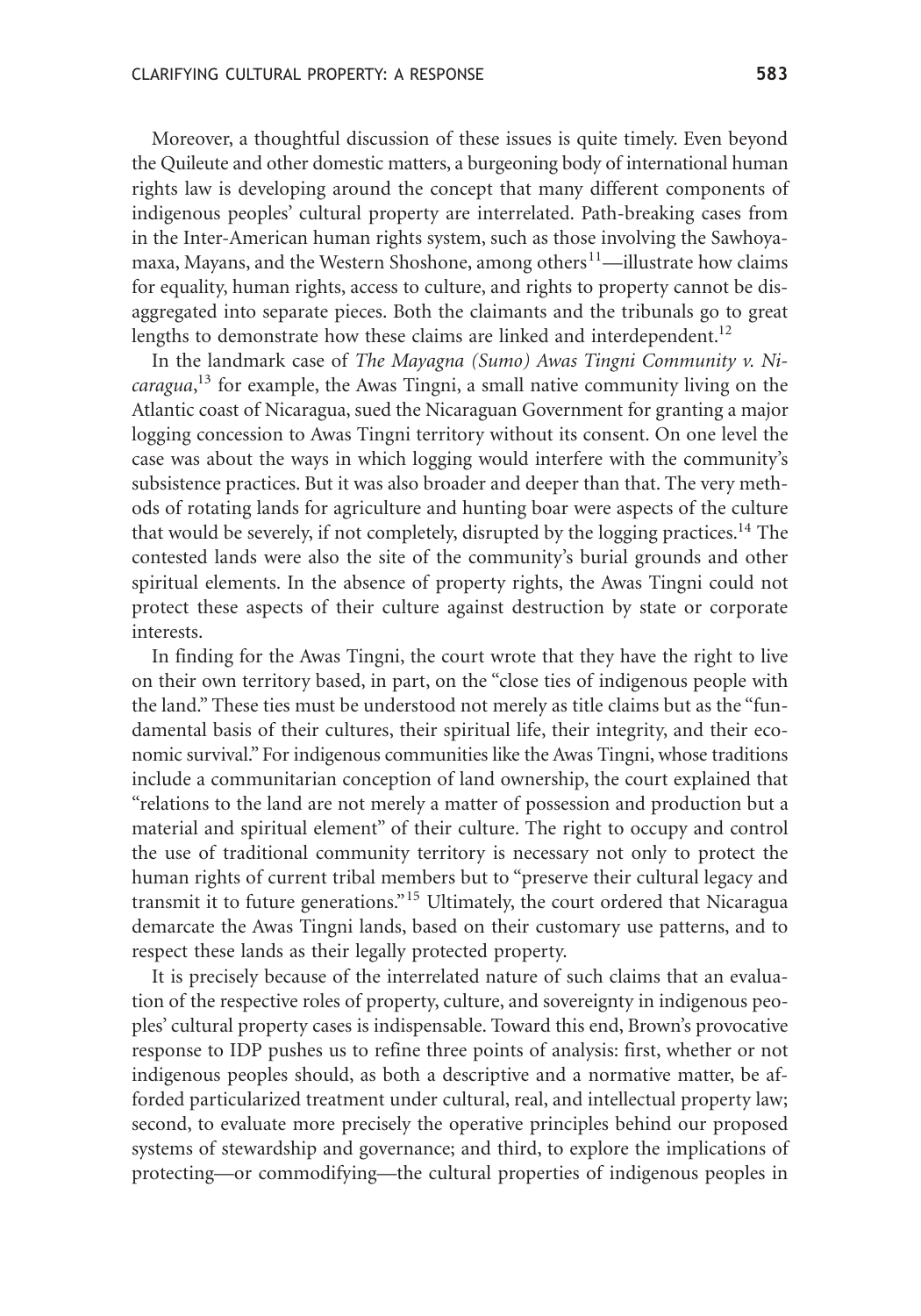light of the public domain and the fluidity and hybridity that embodies our global culture. We respond to each in turn and appreciate the opportunity to delineate our ideas in greater detail.

### 1. SOVEREIGNTY AND PROPERTY

As a starting point, Brown offers a powerful objection to "sovereignty" and "property" as bases for indigenous peoples' cultural property claims, pointing out that as a practical matter tribal assertions of sovereignty or ownership over cultural resources will do little to "insulate a community from every outside influence" or "assert control over public discussion" of Indian culture and traditions by outsiders. At the outset, we wish to clarify that many of the indigenous property claims we discuss within our article stem not from attempts to control public discussion, but from a desire to restore indigenous cultural properties to a comparable baseline of protections that many other social groups or individual property owners already enjoy. Presumably, Brown would not contest this point. He does, however, express discomfort with claims based on indigenous peoples' status as such, questioning the workability of property claims based on the nuanced and complex aspects of indigenous identity. To the extent that this may be an issue of lawyers and anthropologists talking past one another, we are pleased to clarify some legal concepts.

As a matter of positive law, of course, indigenous groups have historically been treated as special subjects of concern in both American domestic and international human rights law. As the works of scholars like Will Kymlicka and S. James Anaya have detailed, their mistreatment has been vastly different in both degree and kind than that even of other colonized groups, justifying a particularized design and trajectory of legal entitlements.<sup>16</sup> In this sense, we would situate IDP within these mainstream, accepted legal approaches, both domestically and internationally, that seek to extend basic notions of equality and nondiscrimination to indigenous peoples.17

In the United States, Indian people and their lawyers often describe tribes' legal status through the language of sovereignty, a term that strikes a discordant note with Brown, who says that we, like most legal scholars, "fail to ponder sovereignty's inherent limits." Admittedly, sovereignty is a deeply contested term, which has inspired far more scrutiny and criticism than can be conveyed here.<sup>18</sup> But, quite simply, despite roots in the historical image of a European monarch's absolute power over his subjects, current international, domestic, and indigenous legal practice treats sovereignty as connoting a sphere of governing authority, exercised in relationship with other states, peoples, and citizens.<sup>19</sup> In the United States, there are three sovereigns—the federal, state, and tribal governments—whose concomitant presence and formal legal status give rise to a set of necessarily limited powers.20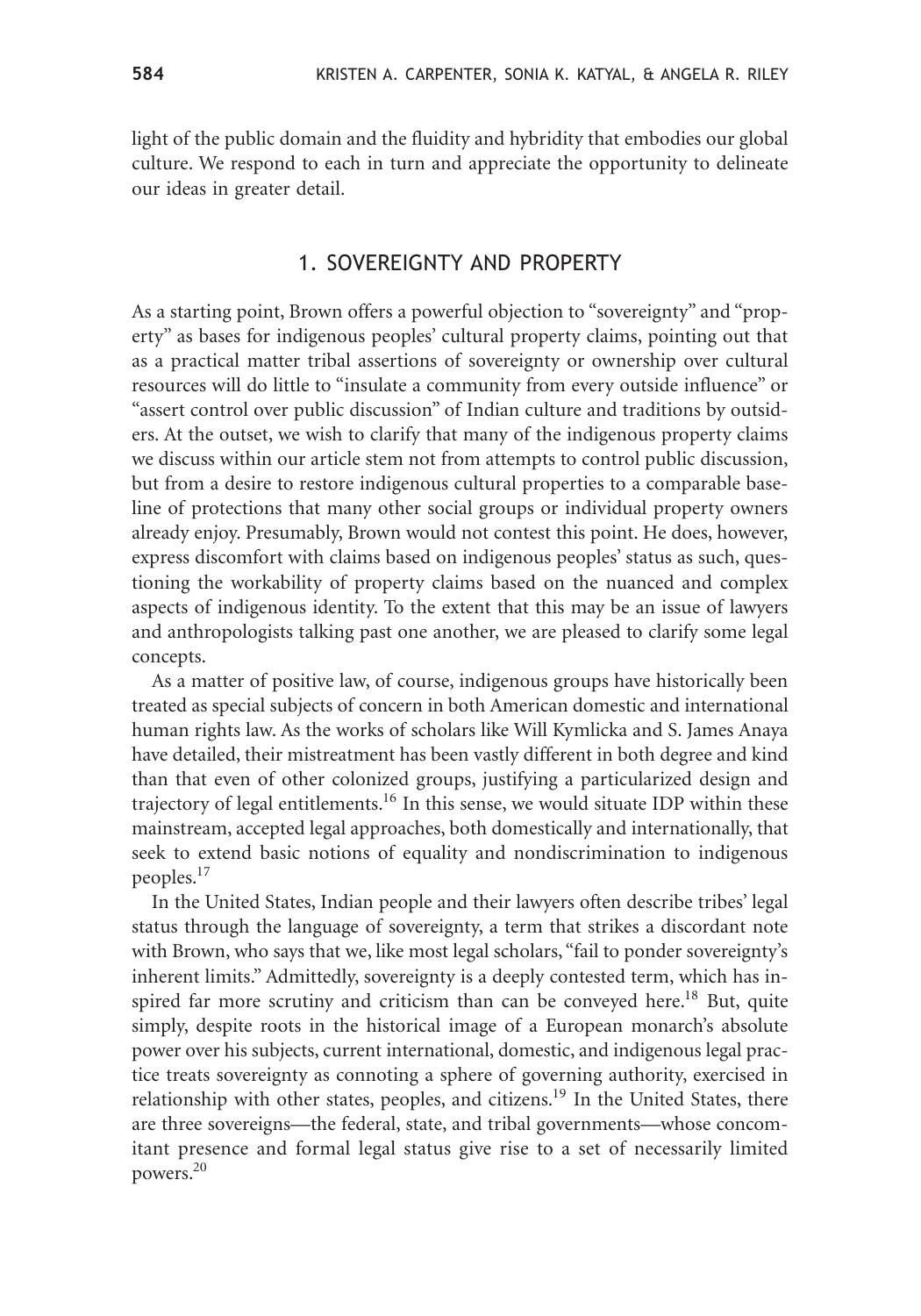Thus, we use the language of sovereignty, not because we (mis)understand it as unlimited and unchecked, but because it accurately communicates the political status of American Indian tribes in relation to other governments within the U.S. legal framework. Undoubtedly, there exists some degree of contradiction in American Indian tribes' status as "domestic dependent nations," given that it simultaneously characterizes Indian nations as both dependent and independent vis-à-vis the nation-state. As Indian law scholarship explains, however, these seemingly contradictory positions are reconciled in the U.S. context by understanding that tribes' "dependent" status obligates the federal government to act as a fiduciary or trustee to tribes, largely to protect and respect their independent status, in the form of nationhood and self-governance.<sup>21</sup> In the international context including as contained the UN Declaration on the Rights of Indigenous Peoples<sup>22</sup> this space of authority is described as a right of self-determination rather than sovereignty, but both terms underscore the call for indigenous peoples' rights to autonomy over their cultural resources.<sup>23</sup> Accordingly, we reiterate IDP's appreciation of non-U.S. indigenous as well as nonindigenous cultural property claims and emphasize that our work does not, either conceptually or practically, preclude the possibility that other peoples can—and, rightfully, should—pursue their own claims for protection of their cultural property.

Clarification of *property* is also necessary here, as we respectfully suggest that Brown persists in equating property with ownership<sup>24</sup>—a characterization that misses one of the central points of IDP (property interests are broader than ownership interests) and the significant body of property law, theory, and practice supporting that point. While U.S. contemporary property laws are influenced by the eighteenth-century Anglo-American ideal of owners' right to do whatever they want with their own land or other resources, this classic conception has been thoroughly debunked on both descriptive and normative grounds by legal scholars going back to the 1930s.<sup>25</sup> Today, a basic tenet of property law is that the proverbial bundle of rights can be *disaggregated* with title holders and nontitle holders having various rights and responsibilities to the property. Dozens of generic property law arrangements—landlord–tenant, copyright registrant–public, landowner–easement holder—illustrate the limited nature of property interests among participants in our system. Thus, we begin with the premise that all property rights are limited, to some extent, by competing interests, and that judgments about where to place the limits should reflect societal norms and values. So, from our perspective, assertions of cultural property rights will occasionally, but rarely, vest indigenous peoples with the absolute powers of control, exclusion, or alienation that Brown seems to fear.

### 2. STEWARDSHIP AND GOVERNANCE

With some of our foundational terms and principles clarified, we turn to Brown's discussion of our stewardship model. He writes that our cultural property analysis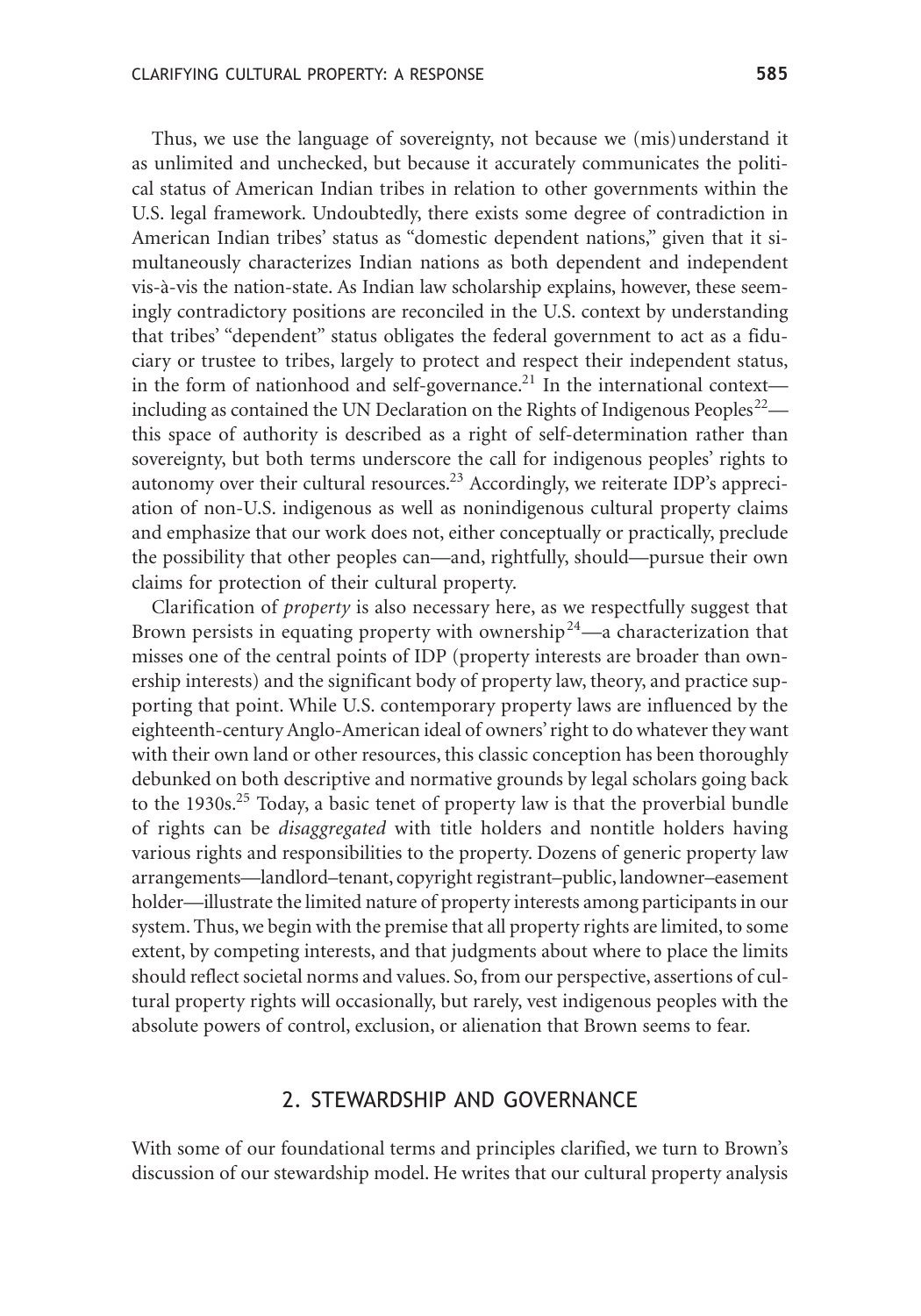identifies "no limits to the proposed stewardship rights of indigenous peoples over cultural productions, knowledge, and biological inheritance that they insist are theirs alone."<sup>26</sup> In his view, we fail to address when, if ever, indigenous claims should be "subordinated to [the claims of] the global community?" Brown is not the only scholar to propound what we see as a *limiting principles* criticism of IDP. Expressing skepticism about whether one can become a steward without being so-designated by the owner, Kal Raustiala and Stephen Munzer further query:

Assume . . . that an indigenous people can appoint itself steward over its own [traditional knowledge]. If there are competing claims of stewardship, it is not evident how the law should adjudicate among them.... Could Jewish people appoint themselves stewards of klezmer, or African Americans appoint themselves stewards of jazz?<sup>27</sup>

Like Brown, Raustiala and Munzer seem to worry that the "limitless" nature of indigenous claims to cultural property would be difficult to administer and threaten the legitimate interests of others in the same resource. In sacred sites litigation, courts have similarly wondered aloud if a tribe's opposition to development in a particular area might actually represent broader Indian attempts to regain "rather spacious tracts of public property.<sup>"28</sup> Litigating parties, with some sympathy from the courts, have also expressed fears that Indians might make a religious claim to the Lincoln Memorial<sup>29</sup> or the color of government file cabinets.<sup>30</sup>

We hear in all of these critiques a plaintive cry for limits—theoretical, doctrinal, and practical—to indigenous peoples' cultural property claims. We make two preliminary responses to this concern. First, it is important to consider the operative legal context under which our stewardship claims are offered. Many areas of cultural property protection originate from baselines of zero legal protection for indigenous peoples' cultural resources.<sup>31</sup> Returning to the sacred sites cases, for example, under current U.S. Supreme Court precedent, the First Amendment has offered *no* protection for American Indian sacred sites located on federal public lands.<sup>32</sup> Consider also the Native American Graves Protection and Repatriation Act (NAGPRA), which, among other things, provides tribes with the opportunity to consult on projects that will disturb burial sites on federal and tribal lands. NAGPRA was enacted, not to afford indigenous peoples special rights to graves protection, but because Congress acknowledged that state cemetery protection laws had not historically applied to—or protected—Indian cemeteries.<sup>33</sup>

Concomitantly, we point out that to the extent that the law has evolved through statutory and administrative reforms, American Indians are still often afforded only a procedural right to participate in consultations about the treatment of their cultural property, but seldom possess any substantive right of access, title, maintenance, or representation. Consider, for example, (1) the National Collegiate Athletic Association (NCAA) program in which universities are encouraged to seek tribal consent and participation vis-à-vis controversial tribal mascot use;<sup>34</sup> (2) the National Historic Preservation Act's (NHPA's) requirement that public land use agencies consult, on a government-to-government basis, with Indian nations on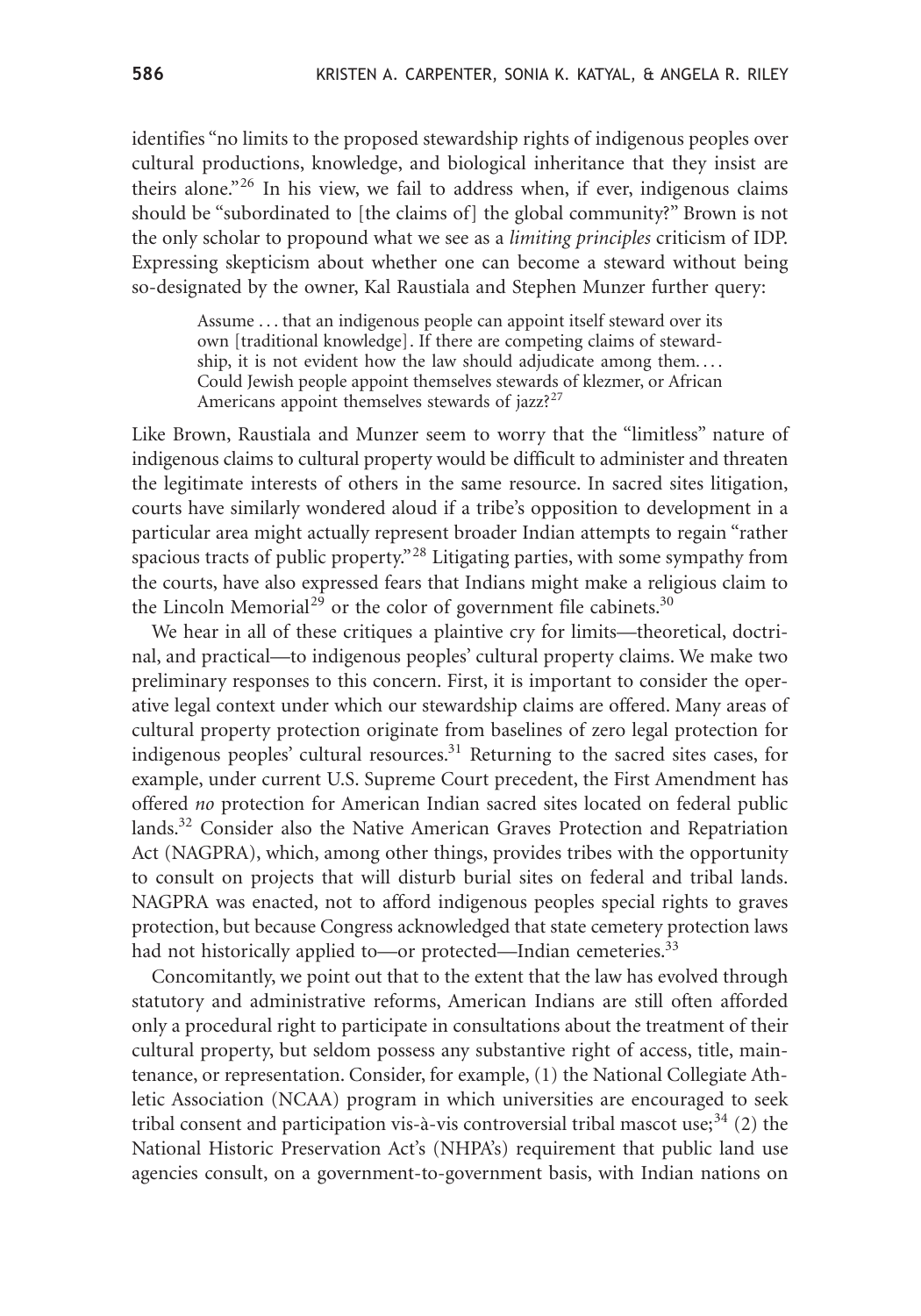federal undertakings that may adversely affect sacred sites;<sup>35</sup> and  $(3)$  NAGPRA's provisions that federally funded museums must inventory their collections of indigenous human remains and associated funerary objects, and then notify and work with tribes to facilitate their repatriation.<sup>36</sup> These are all extremely modest legal rights that, in our view, do not scream for limits.

Second, we do agree that, in some instances, indigenous peoples' claims may need to accommodate others' interests in science, speech, or invention. This is fully consistent with our theoretical and doctrinal approach to property and sovereignty in which the legal system should acknowledge stakeholders with a legitimate claim to certain entitlements. However, to assert that indigenous groups might legitimately pursuant to our theory—appoint themselves stewards of the Lincoln Memorial demonstrates both a factual and legal disconnect with the way stewardship works in indigenous communities. The duty to steward cultural resources originates in tribal customary law, which articulates the relationship between the people and the world around them.<sup>37</sup> In most instances, tribal customary law dates back to the tribe's very creation story, identifying certain resources as critical to the community and thereby necessitating human care. Because tribal law on cultural resources is ancient, predating the arrival of Anglo-American legal principles, its stewardship principles are not dependent on Anglo-American notions of property in which the owner usually has the power to designate someone else as the steward of his property. And yet, as we argued in IDP, we believe that Anglo-American property law is sufficiently flexible and capacious to encompass an indigenous stewardship model.<sup>38</sup>

Both contemporary cases and recent scholarship have begun to demonstrate how tribal law and custom place explicit limits on an indigenous community's rights and duties to cultural resources.39 In *Navajo Nation v. United States Forest Service*, for example, several tribes sued under the Religious Freedom Restoration Act (RFRA) to stop the desecration of the San Francisco Peaks, a holy site where the Forest Service had approved the use of wastewater in snowmaking for a private ski resort. The en banc Ninth Circuit, relying on the Supreme Court's decision in *Lyng v. Northwest Cemetery Protective Association*, <sup>40</sup> rejected the tribes' arguments, in part because it could see no limits to the Indians' claims. Surely, in the majority's viewpoint, the government could not function if the Indians were free to designate any mountain on the public lands to be "sacred" and thus require federal accommodation under federal statutes. Dissenting Judge Fletcher pointed out the fallacy of this argument, noting:

The majority's implication rests upon an inadequate review of the record . . . while there are many mountains within White Mountain Apache, Navajo, and Havasupai historic territory, only a few of these mountains are "holy" or particularly "sacred." . . . For the Navajo, there are . . . four holy mountains. They are the San Francisco Peaks, the Blanca Peak, Mt. Taylor, and the Hesperus Mountains.<sup>41</sup>

Then Judge Fletcher described in great detail the tribal custom associated with San Francisco Peaks, including the story of the Navajo deity Changing Woman,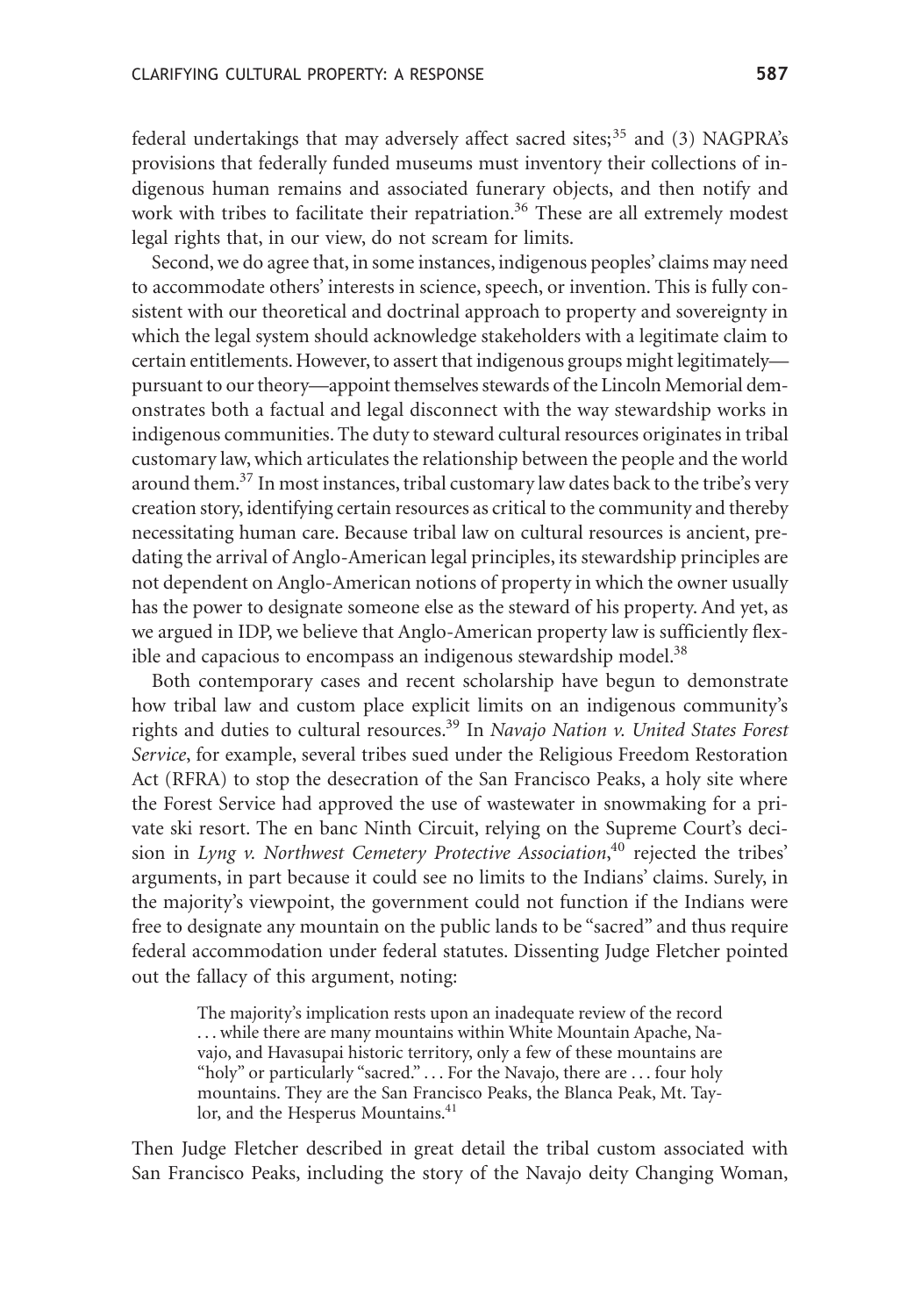who resided there at the time of creation, and the contemporary religious practices involving water and plants that would be desecrated by the proposed use of waste material. The Navajo creation story—and the legal and cultural responsibilities it sets forth—is told through a *specific* set of locations, events, and values.<sup>42</sup> Such customary law provides no basis for the Navajo people to claim themselves stewards of a limitless number of mountains or other resources across the southwest. Through this analysis, Judge Fletcher was able to discern a "substantial burden" on Navajo (and Hopi) religious practices that did not implicate the entire land holdings of the federal government. $43$ 

Judge Fletcher's opinion, albeit a dissenting one, thus provides a practical view of tribal customary law as providing discernible limits on Indian cultural property claims. It is one example that may respond to Brown's worry that IDP has "difficult[y]" in "getting from splendid abstraction to real-world complexity." That said, we agree that IDP is primarily a theoretical work. In articulating a theory of property based in conceptions of peoplehood and stewardship, we did not, for example, propose model legislation to modify or extend existing property rights (though we have made such suggestions elsewhere). $44$  Given the scope of subject matters, geographies, and peoples we are talking about—everything from botanical claims in Peru to sports mascots in Illinois—it would be extremely difficult to propound a particularized set of formulations to determine where such limits should lie in every conceivable case.

The bridge, in our view, between theory and practice relies on engaging with a *governance* approach to cultural property disputes that does support real-world solutions, just as Judge Fletcher's dissent suggested.<sup>45</sup> Indeed, an empowered governance approach to cultural property disputes seems to be gaining currency across academic disciplines and around the world. Since we wrote IDP, for example, Arizona State University (ASU) entered into a settlement with the Havasupai Indian tribe to "remedy the wrong that was done" when an ASU geneticist, having obtained Havasupai blood samples for diabetes research, also used the samples in research on Havasupai mental health and tribal origins without the donors' consent.<sup>46</sup> The geneticist, to this day, maintains that she "was doing good science."  $47$ But many institutions and researchers understand that such studies, no matter how important from a scientific perspective, should only occur with meaningful indigenous consent. For example, the Canadian Institutes of Health Research has recently promulgated guidelines in which researchers working with aboriginal communities should obtain the community's consent, undertake research of benefit to the community, and translate resulting publications into the community's language.48 This would seem to be a governance approach in which indigenous peoples are empowered to negotiate the terms of the scientific research that draws resources from their communities.

More generally, groups such as the United Nations World Intellectual Property Organization (WIPO) are working diligently to find ways both to protect indigenous peoples' intangible culture and to balance critical interests of creativity and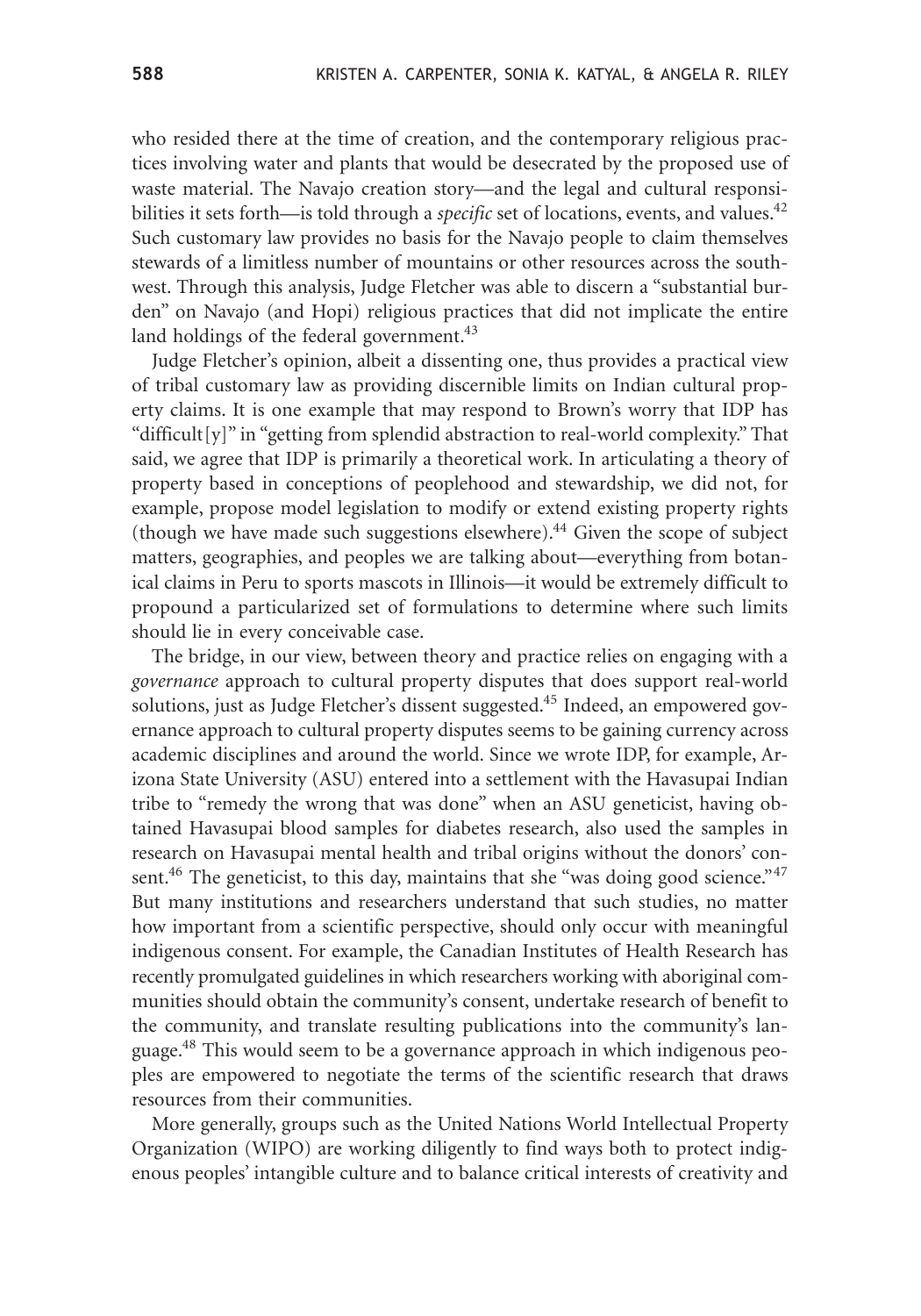free speech.<sup>49</sup> These are formidable projects, indeed. As Rosemary Coombe has suggested, it may take more conversations like this one between scholars from divergent disciplines to address practical issues of cultural property governance.<sup>50</sup>

### 3. COMMODIFICATION AND ITS DISCONTENTS

In the third part of his response, Brown expresses a great deal of discomfort with the idea of commodification generally. Brown appears to be rightly concerned with the "direction of commodifying every aspect of human identity," as he poses the provocative question: "is it possible to define culture as property without commodifying it?"<sup>51</sup> In support of his critique, Brown discusses a book by John and Jean Comaroff, *Ethnicity, Inc*., which decries the association of property with identity. "'Identity,' the Comaroffs declare (29), 'is increasingly claimed as *property* by its living heirs, who proceed to manage it by palpably corporate means: to brand it and sell it, even to anthropologists, in self-consciously consumable forms' [emphasis in original]."<sup>52</sup> This is admittedly a complicated observation, which Brown advances by suggesting that it is quite difficult to pursue the goals of propertization without some form of commodification.

At the outset, we note that Brown's concerns about commodification focus almost exclusively on *intangible* cultural property, a category that we concede is incredibly complex. Yet, we reiterate here that those claims compose only one (albeit important) aspect of achieving an overall understanding of the protection of cultural property. In our view, many of the most salient issues regarding cultural properties—including native peoples' efforts to protect sacred sites, hold on to their ancestral territory, and repatriate and rebury ancestors and funerary objects currently held *en masse* in museums—do not involve commodification.<sup>53</sup> Indeed, many of these claims concern nonfungible properties that, by definition and as a matter of tribal law, would fall within a protected sphere of inalienability.<sup>54</sup> Here, we think it is important to distinguish between the property law concepts of *title* (classically defined as evidence of one's ownership interest, including the right to alienate) and *custody* (connoting guardianship or a duty of care). While the issue of title certainly connects to Brown's skepticism regarding commodification, much of what we are concerned with regarding tangible property (funerary remains, sacred sites, etc.) involves the stewardship values inculcated by custody over inalienable goods that elide Brown's concerns about commodification. Indeed, since so much of our commentary gravitates toward the goal of custody rather than title, it is important to observe, at the outset, that protection of some cultural objects does not always lead to market-based solutions; in fact, quite the opposite.

Nevertheless, here and elsewhere Brown expresses his deep concern over the "crisis of the public domain" and, from his perspective, our failure to resolve this issue of real concern.55 Here, we sympathize with Brown's desire to preserve the public domain, but we part ways with Brown's suggestion that protecting intangible as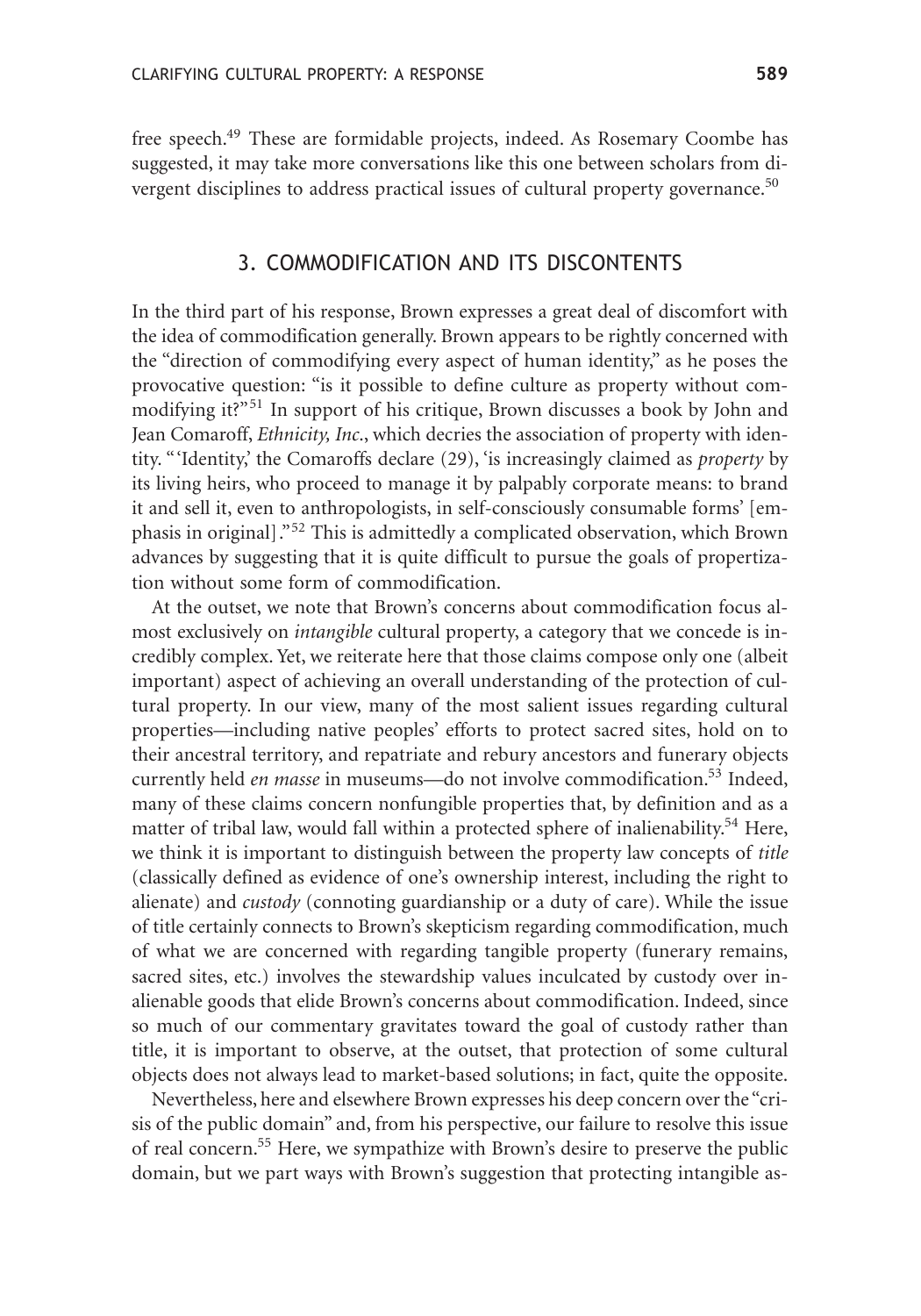pects of indigenous culture is at odds with this goal. Three arguments may be made to respond to Brown's quite understandable concerns, however. First, many ethnicities of all races, colors, nationalities, and tribal and nontribal affiliations commodify different aspects of their identities by selling cultural objects, propertizing aspects of their culture, or holding cultural events, either to develop cultural awareness or monetary gain.<sup>56</sup> Many nonethnic groups do the same—universities, sports teams, labor unions, political movements, and the like.<sup>57</sup> Brown's expression of concern, we respectfully suggest, fails to adequately capture precisely why indigenous groups should be singled out for more critical attention than any other ethnic or nonethnic group that may pursue the same goals of commodifying aspects of their cultural identity.

Consider, for example, Brown's point that the protection of Navajo rug designs is impractical. The issue, for Brown, it seems, is not that there cannot be intellectual property protection in rug designs, but that indigenous peoples have somehow missed—and are trying to perhaps overstate—their rights to commodify. If, for example, the Navajo had trademarked symbols and used them in commerce, under the federal Lanham Act they could continue to be used in perpetuity, presumably without opposition by Brown and his counterparts, even though this, too, would shrink the public domain. To this end, Brown offers the solution of copyrighting Navajo rug designs for infringement (plus a fair trade solution to prevent misappropriation), and we heartily applaud this as a potential solution, though we note that this, too, fails to resolve Brown's concerns regarding the public domain.

Second, if indigenous groups and tribes are somehow less able to commodify elements of their cultures—whether it be traditional knowledge, artifacts, or other types of fungible goods—then it paves the way for what we believe is already taking place: a significant scale of appropriation without remuneration or attribution.<sup>58</sup> (One only need to look at our introduction to this essay to see a poignant example). To be sure, Brown is sensitive to these concerns, a point that intersects precisely with his suggestion of increased enforcement of intellectual property interests, complemented by a fair trade regime that protects native interests. At the same time, however, Brown suggests that his ultimate goal is to expand the public domain, making information more "free." Yet, we respectfully observe that many of his illustrations refer to indigenous intangible cultural property that *is* currently commodified—rarely by or for the benefit of the native peoples that may have participated, willingly or unwillingly, in its creation. Brown's examples such as Native American mascots (protected by federal trademark law to the monetary benefit of the universities who use them) and traditional ethnobotanical knowledge (protected by patent law to the benefit of the patent holder, typically corporations or research universities)—do not currently exist in the public domain, free for the taking. They are ardently protected by intellectual property rights holders and backed by American courts.<sup>59</sup> In short, if indigenous peoples cannot commodify their culture, some other nonindigenous entrepreneur will surely take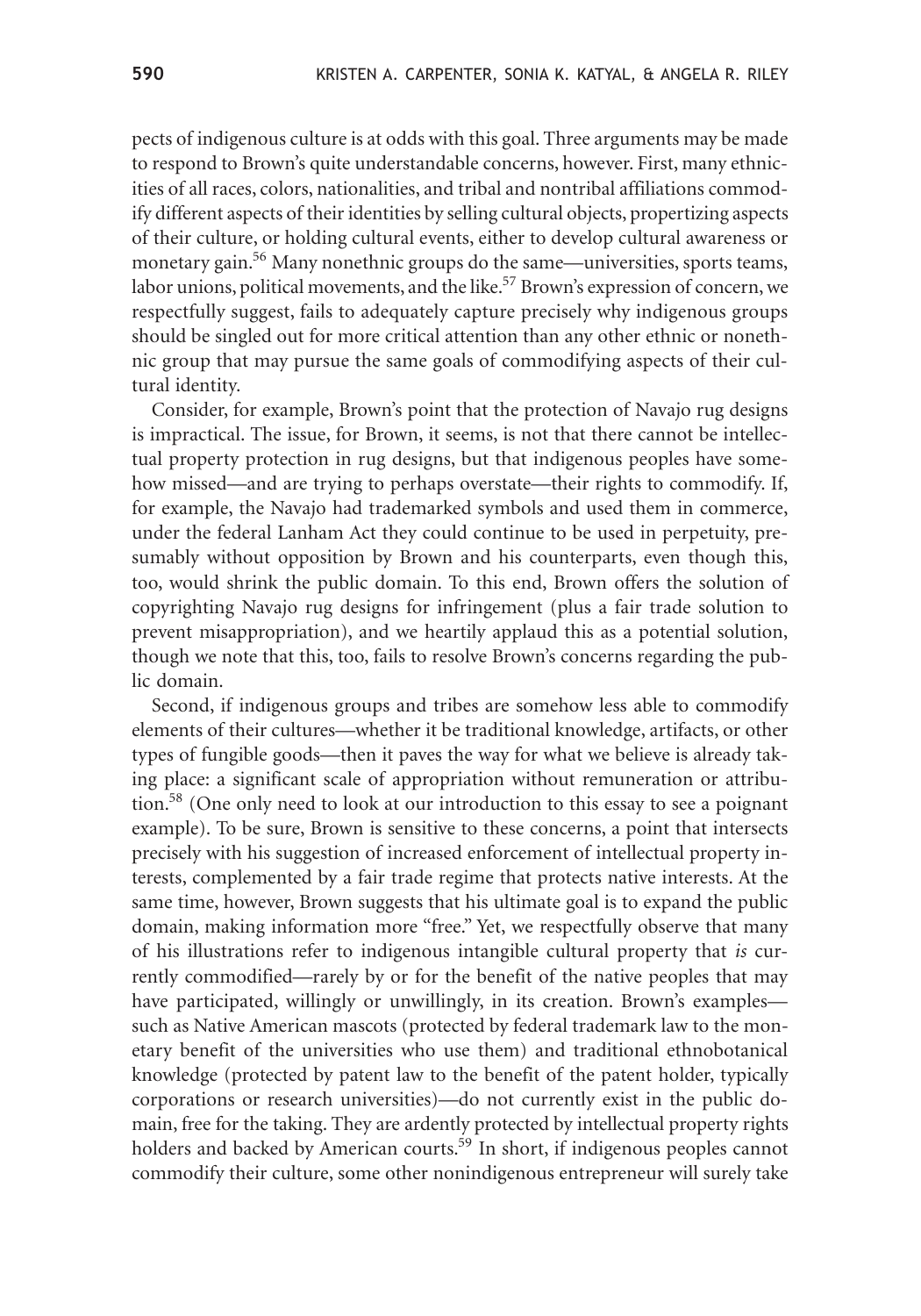their place, risking not only the quality of the goods that may be produced but also potentially diluting the goods' association with tribal origins, and concomitantly denying indigenous peoples the opportunity to participate in the profits.

Third, and finally, it is important to separate out discomforts that surround commodification (with which we share some of Brown's hesitation) from Brown's other arguments concerning identity. He contends, using the example of Indian gaming, that cultural commodification can also add to the formation and reification of political differences based on identity-based categories, pointing out stories of individuals facing disenfranchisement from their tribal communities as a result of new membership restrictions. While we agree that such instances might be problematic, we think it is important to note that the problem of membership reclassifications is not necessarily brought about by protecting cultural property.<sup>60</sup> Though capitalism and commodity certainly may bring about undesirable results at times, the contention that commodification leads to membership disputes is misguided; rather, while commodification may influence such identity classifications in some instances, it certainly should not shoulder the blame exclusively.

## CONCLUSION

In closing, we agree with Brown that culture is messy, unpredictable, and suffused with contradictions. Ultimately, even as we decidedly advance a theory for the protection of indigenous peoples' cultural property, we do, in fact, share a great deal of common ground with Brown and some of our other critics. We absolutely agree, for example, that cultural property claims—like all property claims—must have limits, and we appreciate the opportunity to identify indigenous customary law as one meaningful source of such limits, in addition to some that already exist within the law. But in our view, enabling the law to continue to work so clearly for the benefit of those with power—and so clearly against those without—calls for a reorientation of indigenous proprietary interests that integrates notions of fairness, equality, and distributive justice.

In closing, contrary to Brown's fear that cultural property protections serve as a way to justify cultural purity, the deification of tradition, or societal isolation,  $61$ we wish to note that, like Brown, we too believe in cultural hybridity, fluidity, and evolution. In fact, we see these values reflected in many cultural property programs, particularly those like NAGPRA and NHPA that emphasize consultation between indigenous peoples and other stakeholders, thereby facilitating discussions and cooperative solutions between groups that might not otherwise interact at all. Yet, we reiterate here that, at times, the law—with its emphasis on rules and state-sponsored enforcement—does not always offer an appropriate solution to these conflicts, and exploring questions of ethical protocols, alternative dispute resolution, or "best practices" might be more salient.<sup>62</sup> We see great hope in the work of WIPO, as well as international tribunals and some domestic courts that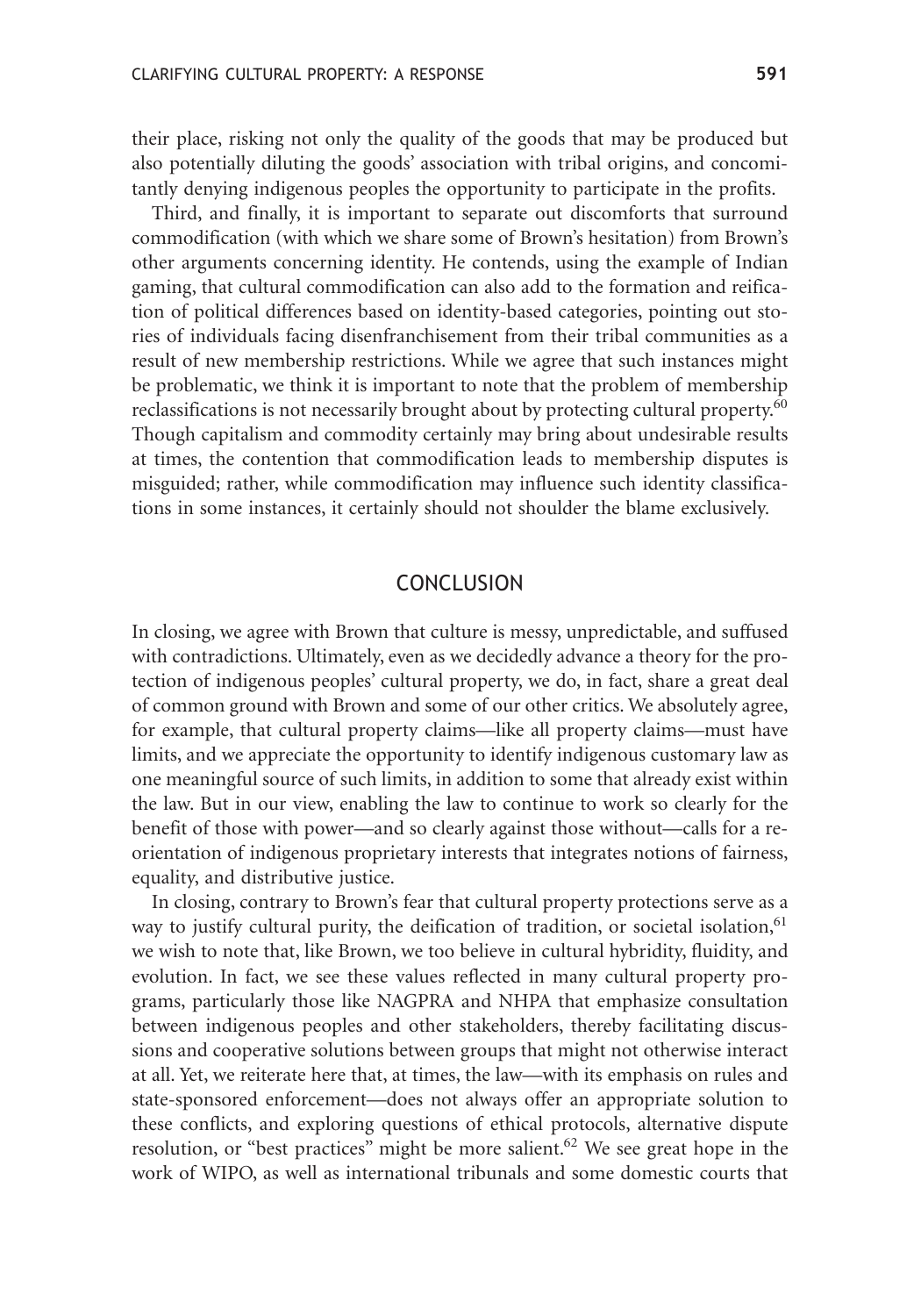have been struggling with these issues for years. Even though some resolutions of cultural property disputes are indisputably imperfect, we think it is possible, and necessary, to account for and accommodate society's competing interests, even when those interests complicate and disrupt existing hierarchies.<sup>63</sup>

Finally, we emphasize that IDP was written as an invitation to dialogue. It is a conversation, not a conclusion. We fully recognize the complexity of the issues we address and hope that this response—like IDP—facilitates a deeper conversation about the ways in which law and politics shape the lives and potential for meaningful cultural survival of the world's indigenous peoples.

#### **ENDNOTES**

- 1. Meyer, *Twilight*, 124.
- 2. Angela R. Riley, "Sucking the Quileute Dry," *New York Times*, February 7, 2010.
- 3. Meyer, *Twilight—Forks*.

4. For information on the current land dispute between the Quileute and the U.S. National Park Service, see Jessica Kowal, "In a Bid for Higher Ground, a Low-Lying Indian Tribe Raises the Stakes," *New York Times*, http://www.nytimes.com/2006/07/30/us/30beach.html; Rachel La Corte; "Quileutes block beach access in push for more tribal land," Seattle Times, 24 November 2006,  $\hbar t$ tp:// seattletimes.nwsource.com/html/localnews/2003445301\_dispute24m.html). For historical information on the Quileute land claim and treaty history with the United States, see *Taylor v. United States*, 44 F.2d 531 (9th Cir. 1930), *cert. denied*, 283 U.S. 820 (1931) (holding that river bed and tidelands at mouth of Quileute river are not part of reservation land); *U.S. v. State of Washington*, 157 F.3d 630 (9th Cir. 1998), *cert. denied*, 526 U.S. 1060 (1999) (upholding Quileute and other tribes' rights to harvest shellfish in tidelands); Treaty between the United States and the Qui-nai-elt and Quil-lehute Indians, (1859); University of Washington, *History of Treaty-Making*.

5. Sellers of "Quileute" items range from independent entrepreneurs like the Twi-Space Fan Shop to major retailers like Nordstrom.com. Interestingly, when we last visited Norstrom.com, its "Quileute" products were still showing but listed as "currently unavailable." See, for example, *The Twilight Saga, New Moon for BP*: "Quileute" Hoody, "Quileute Tattoo" Tee, and "Quileute Tattoo" Earrings.

6. Paige Dickerson,"Quileute to Receive Apology for MSN.com's'Twilight'Video,"*Peninsula Daily News*, January 10, 2010,  $\langle$ http://www.peninsuladailynews.com/article/20100111/news/301119997 $\rangle$ .

7. MSN Entertainment, *Apology*.

8. Babette Herrmann, "Quileute Tribe Embraces 'Twilight' Buzz," *Indian Country Today* (Canastota, NY), November 11, 2009. For video of an elder sharing the Quileute creation story with filmmakers, see *Spotlight—Quileute Nation*. The tribe has posted its laws, applicable to all within its sovereign territorial boundaries, alerting visitors that entry into burial grounds and ceremonies is prohibited. Quileute Nation, *Indian Country Etiquette*.

9. Quileute Nation, *Twilight at Quileute*. The store's tagline is "Be authentic!"

10. "Quileute Tribe Starts Twilight-Inspired Items Online," *Peninsula Daily News*,  $\frac{\hbar}{\hbar}$  /http://www. peninsuladailynews.com/article/20100331/news/303319988) accessed 8 July 2010.

11. *Sawhoyamaxa Indigenous Community of the Enxet People v. Paraguay*, Inter-Am. Ct. H.R. (Ser. C), No. 146 (Mar. 29, 2006) (holding that by failing to protect ancestral land, Paraguay had deprived Community of not only right to property but rights to cultural, spiritual and economic integrity); *Maya indigenous Communities of the Toledo District v. Belize*, Case 12.053, Inter-Am. Comm'n H.R., Report No. 40/04, OEA/Ser.L/V/II.122, doc. 5 rev. 1 (2004) (holding that Belize had violated Community's rights to equality before the law, equal protection and nondiscrimination by failing to establish legal mechanisms necessary to protect communal property right of the Maya people); *Mary and Carrie Dann v. United States*, Final Report, Case 11.140, Inter-Am. Comm'n H.R., Report No.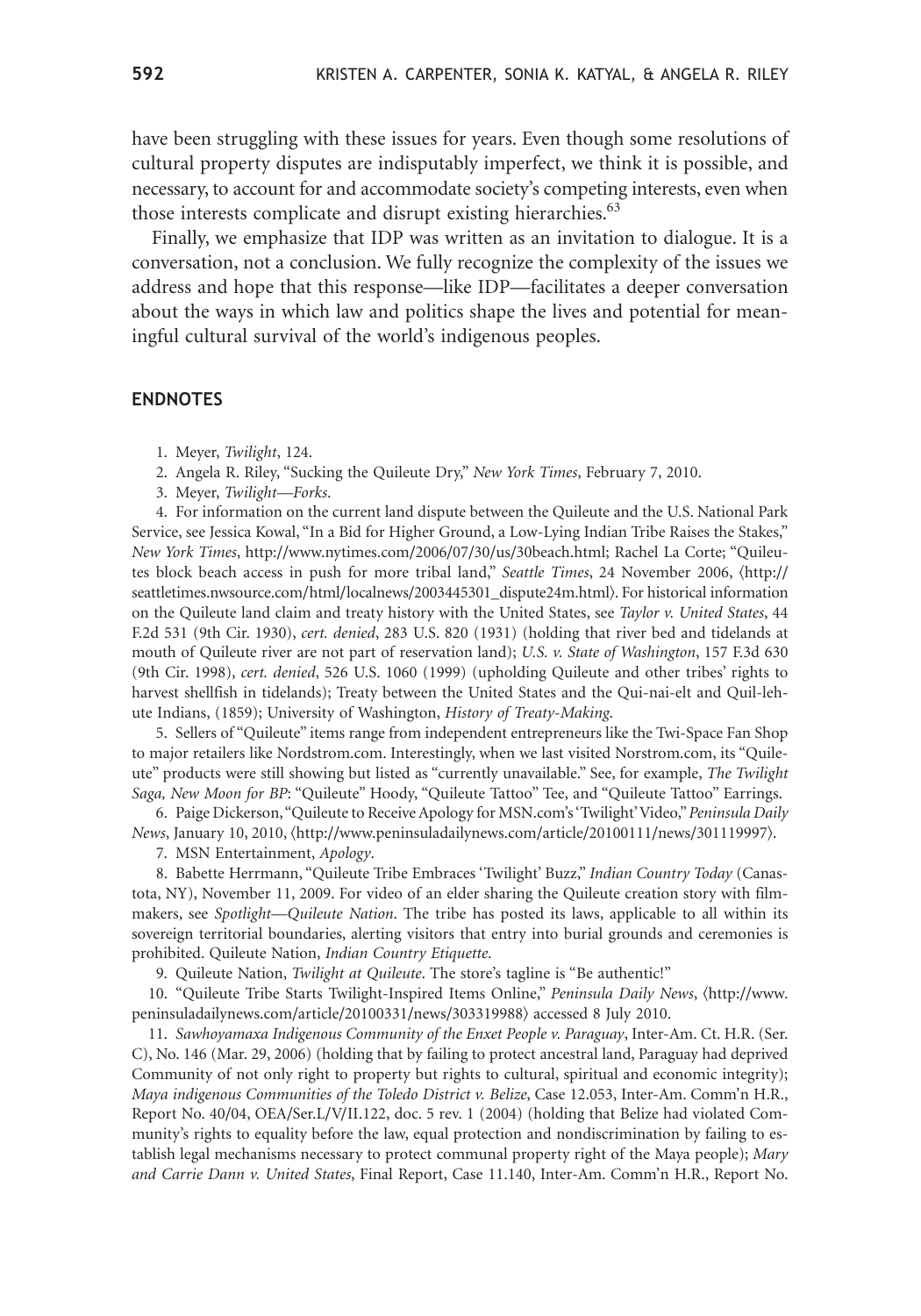75/02, OEA/Ser.L/V/II.17, doc. 1, rev. 1 (2002) (holding that the U.S. had violated plaintiffs' and other Western Shoshone members' rights to equal treatment under the law by "extinguishing" title to Western Shoshone lands without the participation and adequate representation of tribal members).

12. See for example, *Sawhoyamaxa v. Paraguay*, para. 118 (Considerations of the Court) (The culture of indigenous communities"reflects a particular way of life, of being, seeing and acting in the world, the starting point of which is their close relation with their traditional lands and natural resources. . . ."); Also see, *Dann v. United States*, 60 (Position of the petitioners) ("As the Western Shoshone culture is dependent upon the land and the natural resources upon it, the Petitioners argue that the State's actions are directly threatening the Danns' enjoyment of Western Shoshone culture.")

13. *The Mayagna (Sumo) Awas Tingni Community v. Nicaragua*, Judgment, Inter-Am. Ct. H.R. (Ser. C), No. 79 (Aug. 31, 2001) (holding that land claims based on traditional occupation and spiritual importance were protected under right to property provisions of Inter-American Convention on Human Rights).

14. See Vuotto, "One Year After Breakthrough Court Order."

15. *Awas Tingni Community v. Nicaragua*, para. 149. According to S. James Anaya, Special Rapporteur for the UN, this was the first case in which "an international tribunal with legally binding authority found a government in violation of the collective land rights of an indigenous group." S. James Anaya, "Nicaragua's titling of communal lands marks major step for indigenous rights," *Indian Country Today*, 5 January 2009, http://www.indiancountrytoday.com/opinion/36996734.html. See also OAS, "IACHR Hails Titling."

16. Anaya, *Indigenous Peoples;* Kymlicka, *Minority Cultures*. See also United Nations, *Declaration*, Preamble paras. 6 ("indigenous peoples have suffered from historic injustices"); *Yanomami v. Brazil*, Case 7615, Inter-Am Comm'n H.R., Resolution No. 12/85, OEA/Ser.L/V/II.66, doc. 10 rev. 1, (1985) (citing Inter-Am. Comm'n H.R. Resolution, *Special Protection for Indigenous Populations. Action to combat racism and racial discrimination* [1972] ) ("for historical reasons and because of moral and humanitarian principles, special protection for indigenous populations constitutes a sacred commitment of the states"); *Tortrino v. Argentina*, Case 11.597, Inter-Am. Comm'n H.R., Report No. 7/98, OEA/Ser.L./V/II.98, doc. 7 rev. ¶ 15 (1997).

17. We admittedly cabin the claims asserted in IDP by focusing more specifically on American Indian tribes. But not, as Brown claims, because we are "out of step with current thinking about the complexity of indigenous identities," but rather to achieve specificity in our subject and, correspondingly, precision in our arguments. Brown, "Culture, Property, and Peoplehood," this issue, p. 575. We read this criticism as rooted in a definitional argument against notions of *indigeneity* altogether, which is beyond the purview of both IDP and this response but has been the subject of a variety of commentaries. See, for example, Waldron, "Indigeneity"; Tsosie, "The New Challenge."

18. A recent collaboration between anthropologist Gelya Frank and legal scholar Carole Goldberg provides a particularly nuanced description of American Indian sovereignty in theory, doctrine, and practice. See Frank and Goldberg, *Defying the Odds*, 3–14.

- 19. See, for example, Rawls, *Law of Peoples*, 23, 27. Cf. Anaya, *Indigenous Peoples*.
- 20. O'Connor, "Lessons," 1.
- 21. See, for example, Cohen, *Handbook*, 169.
- 22. United Nations, *Declaration*, preamble. paras. 16, 17, articles 3, 4.

23. For a discussion of the character and scope of the concept of "self-determination," see Anaya, *Indigenous Peoples*, 98ff. For a discussion of self-determination and indigenous peoples' rights in contemporary international law, see Anaya, *Indigenous Peoples*, 110ff.

24. Brown's tendency use of the terms "ownership" and "stewardship" interchangeably, as in his analysis of sports mascots, causes him to overstate our analysis. Brown, "Culture, Property, and Peoplehood," this issue, p. 571. A point of clarification: We did not call for tribes to become "owners" of mascots. Instead, we approvingly described the NCAA guidelines that encourage teams to engage tribes in discussions about their use of Indian mascots and to negotiate mutually acceptable outcomes in these instances. This, in our view, is "stewardship"—exercising a duty of care over property, even in the absence of title to that property. See NCAA, *NCAA Executive Committee Issues Guidelines*.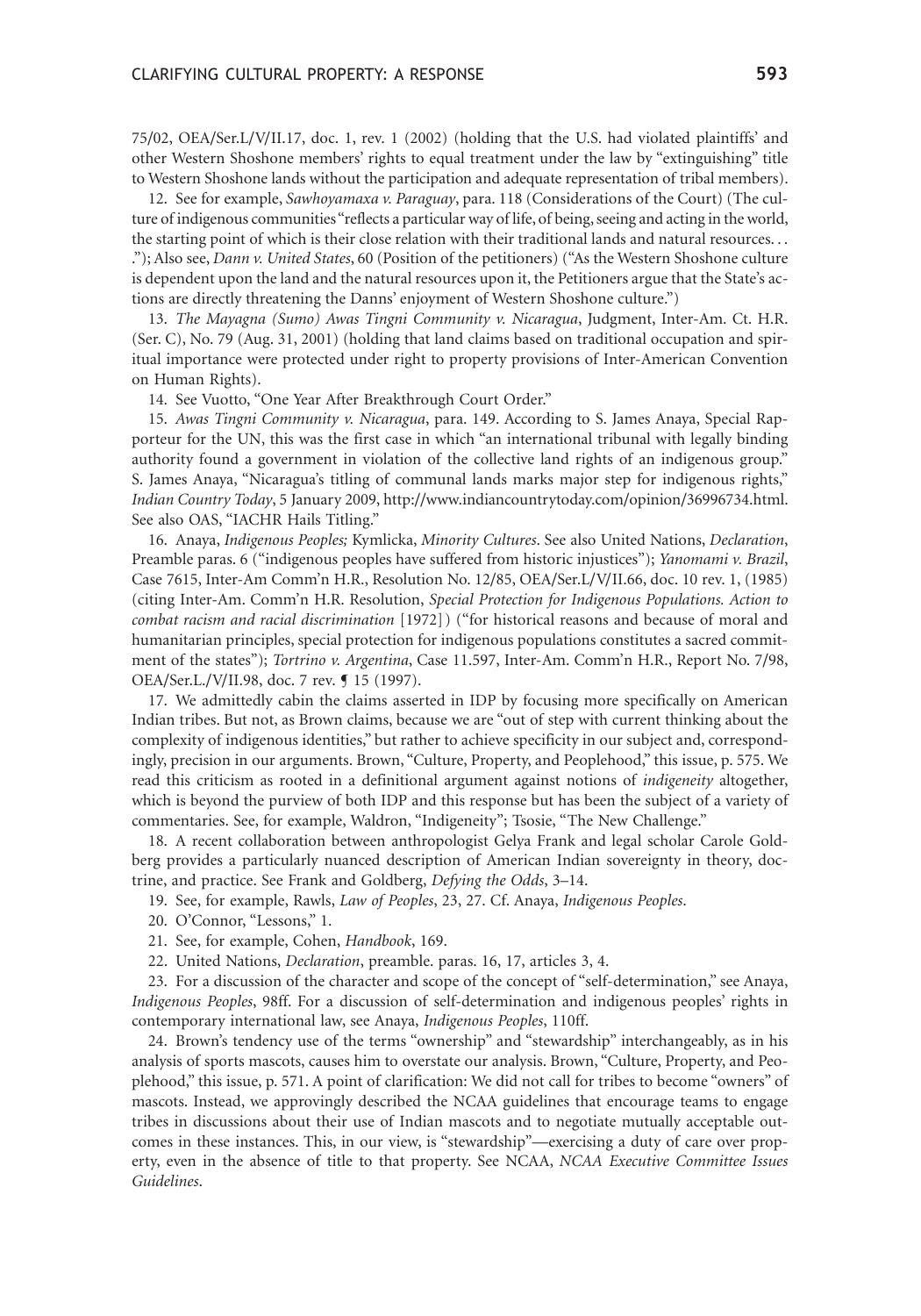25. See Carpenter, "Property Rights," 1085–91; Riley, "Indian Remains," 83–84.

26. Brown, "Culture, Property, and Peoplehood," this issue, p. 572.

27. Raustiala and Munzer, "The Uneasy Case," 66. This quote is taken from a longer passage in which the authors suggest that stewardship must be an attribute of ownership, a relationship in which "it hardly seems that someone who does not own the property could appoint herself or another as steward over the property" (65–66).

28. *Lyng v. Northwest Indian Cemetery Protective Association*, 485 U.S. 439, 452–53 (1988) (noting that plaintiffs' religious beliefs, specifically requirement of "unobstructed view" and "undisturbed naturalness" when in prayer seats could form broad basis of future land claim cases).

29. See *Badoni v. Higginson*, 455 F.Supp. 641, 645 (D. Utah 1977) (comparing native plaintiffs' claim based on historical and ongoing religious practice to hypothetical land claim by a visitor to the Lincoln Memorial who might also claim a "profound religious experience").

30. See *Bowen v. Roy*, 476 U.S. 693, 699–700 (1986) (plaintiff "may no more prevail on his religious objection to the Government's use of a Social Security number for his daughter than he could on a sincere religious objection to the size or color of the Government's filing cabinets.").

31. See *Wana the Bear v. Community Construction Inc*., 128 Cal. App. 3d 536, (Cal. Ct. App. 1982) (upholding ruling that Indian burial site is not a cemetery entitled to protection under the California cemetery law).

32. See *Lyng v. Northwest Indian Cemetery Protective Association*, 485 U.S. 439, 451–53 (1988) (government action that would "virtually destroy" Indian sacred site not prohibited by the First Amendment).

33. See *Native American Graves Protection and Repatriation Act*, *U. S. Code* 25 (2006), §§ 3001– 3013. See also Trope and Echo-Hawk, "Native American Graves Protection and Repatriation Act: Background and Legislative History."

34. See NCAA, *NCAA Executive Committee Issues Guidelines*.

35. *National Historic Preservation Act, U.S. Code* 16 (2006), §§ 470 et seq.

36. *Native American Graves Protection and Repatriation Act*, *U.S. Code* 25 (2007) 3003, §§ 5(a) (inventory of human remains and funerary objects), 5(d) (notification of tribes), and 7(a) (repatriation of identified remains).

37. For an example of tribal customary law and its provisions for the stewardship of cultural resources, see Bowers and Carpenter, "*Lyng v. Northwest*" (on stewardship duties in Yurok tribal law).

38. See Carpenter, Katyal, and Riley, "In Defense of Property," 1028–29, 1088–90, 1124.

39. Anthropologist and legal scholar Justin Richland has recently authored a series of articles considering the limits of Hopi traditional knowledge as they relate to questions of jurisdiction and sovereignty. See, for example, Richland, "Hopi Sovereignty," 89–112; Richland, "Hopi Tradition."

40. *Lyng v. Northwest Indian Cemetery Protective Association*, 485 U.S. 439 (1988).

41. *Navajo Nation v. United States Forest Service*, 535 F.3d. 1058, 1098 (2009) (Fletcher, J. dissenting).

42. While not cited in the Navajo Nation opinion, Navajo legislation also enumerates by name the "sacred mountains," which "must be respected, honored, and protected" by the Diné who "were designated as the steward for these relatives." *General Provisions, Navajo Nation Code* Title 1 (1995), Sec. 205 (B)–(D).

43. *Navajo Nation v. U.S*., 1100–1107.

44. See Riley, "Recovering Collectivity"; Carpenter, "Property Rights"; Katyal, "Trademark Intersectionality."

45. Carpenter, Katyal, and Riley, "In Defense of Property," 1022.

46. Amy Harmon, "Indian Tribe Wins Fight to Limit Research of its DNA," *New York Times*, 21 April 2010,  $\langle$ http://www.nytimes.com/2010/04/22/us/22dna.html $\rangle$ .

47. Harmon, "Indian Tribe."

48. See Jennifer Couzin-Frankel, "Researchers to Return Blood Samples to the Yanomamö," *Science* (4 June 2010): 1218.

49. See, for example, WIPO, *Creative Heritage Project*; Vézina, *Traditional Cultures*; UNESCO, *Convention*; UN Convention on Biological Diversity, *Text of the Convention*.

50. Coombe, "Expanding Purview," 394.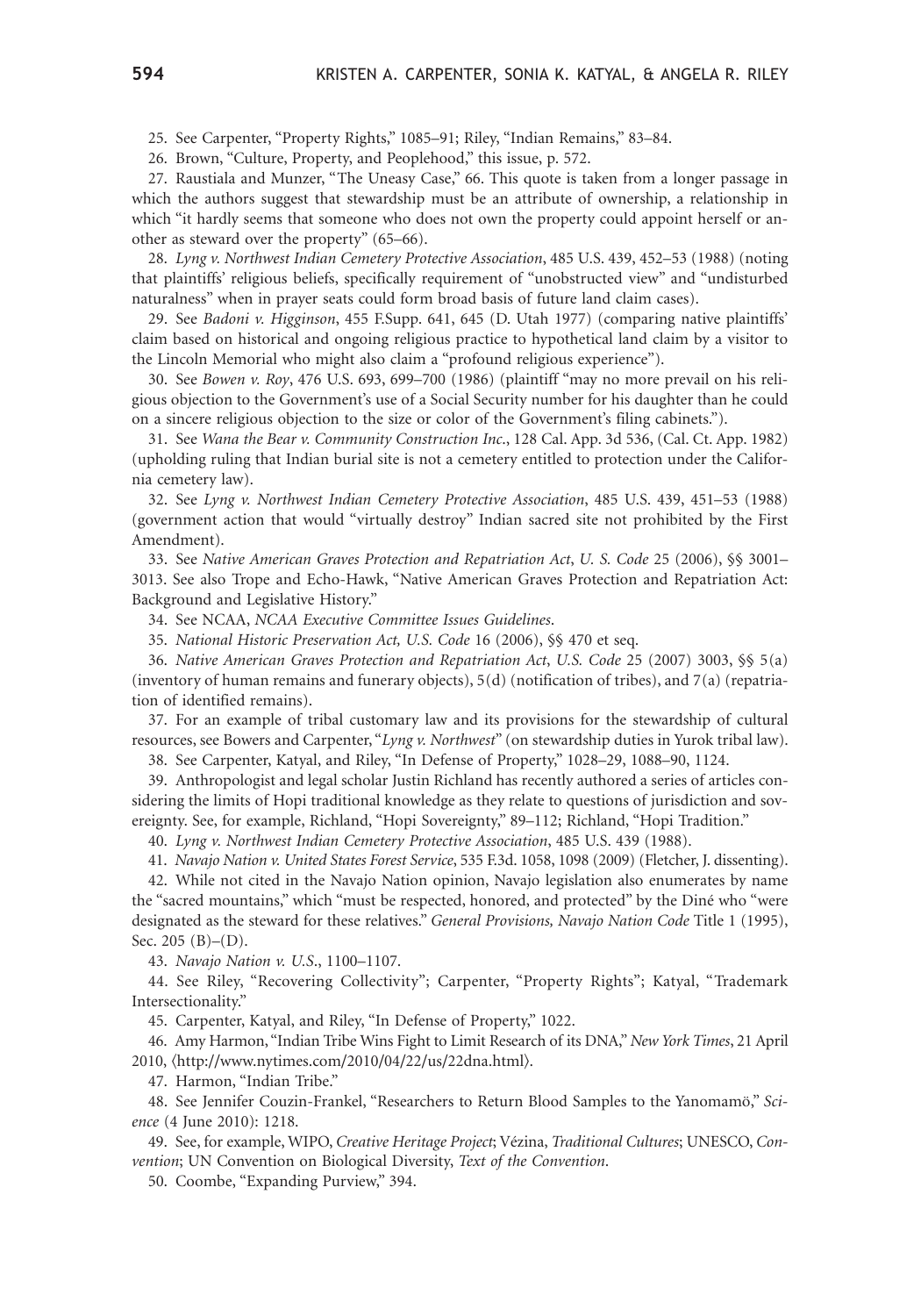51. A similar critique appears in Busse, "Epilogue," 364–65, claiming that IDP does not address the "dimension of property that interests many . . . anthropologists: social identity and social relations per se and in particular relations between persons (or peoples) with respect to things." Along with Brown's critique that we fail to provide sufficient "evidence" for the relationship between land, culture, and people, we may have to address Busse's "law and culture" point in subsequent works.

52. Brown, "Culture, Property, and Peoplehood," this issue, p. 575.

53. Brown mentions repatriation only once, where he addresses the repatriation of "human remains of great antiquity" on which he ultimately takes no identifiable position. Brown, "Culture, Property, and Peoplehood," this issue, p. 572.

54. In IDP, we discuss in greater detail the concepts of nonfungibility and inalienability under tribal customary law. See Carpenter, Katyal, and Riley, "In Defense of Property," 1048–50, 1085–87 (discussing sources including *Chilkat Indian Village v. Johnson*, 20 Indian L. Rep. 617 ["Whale house artifacts" are "clan trust . . . property" which cannot be alienated outside of the tribal community]).

55. Brown, "Culture, Property, and Peoplehood," this issue, p. 570.

56. See, for example, *Irish & St. Patrick's Day Shirts* (justirishstuff.com), *Oktoberfest Party Decorations* (OktoberfestHaus.com), and *Cinco de Mayo Party Supply* (cincodemayoparty.com).

57. See, for example, University of Colorado Book Store. *CU Apparel*; Los Angeles Lakers, *Lakersstore.com*; IWW, *Bay Area Labor Fest*; Tea Party Patriots, *Events*.

58. See Chander and Sunder, "The Romance of the Public Domain."

59. For examples of cases in which teams have defended and courts have upheld the use of Native American mascots, see *Pro-Football, Inc. v. Harjo*, 284 F.Supp.2d 96 (D.D.C.2003) (upholding the Washington Pro-Football team's trademark on the name "Washington Redskins" and its use of Native American imagery in logos and merchandise); *Illinois Native American Bar Association (INABA) v. Univ. of Illinois*, 368 Ill.App.3d 321, 305 Ill. Dec. 655, 856 N.E.2d 460 (1st Dist. 2006) (rejecting a civil rights challenge to University of Illinois' use of Indian "Chief Illiniwek" mascot); Cf. U.S. Commission on Civil Rights, *Commission Statement*. For examples of intellectual property derived from traditional ethnobotanical knowledge protected by U.S. patents, see, Sarreal, Eugenio S., et al. 1997. *Basmati Rice Lines and Grains*. U.S. Patent 5,663,484, filed 8 July 1994 and issued 2 September 1997 (patenting a rice strain derived from Basmati rice traditionally grown in India); Larson, Robert O. 1985. *Stable Anti-Pest Neem Seed Extract*. U.S. Patent 4,556,562, filed 19 March 1984 and issued 3 December 1985 (patenting method of extracting pesticide from seeds of the neem tree based on traditional practice among Indian and African farmers). For further discussion of controversy surrounding these patents and the patenting of ethnobotanical knowledge generally, see Schuler, "Biopiracy."

60. Membership issues, which are, in our view, largely detached from cultural property considerations, are some of the most complex and controversial questions facing Indian nations today. See, for example, *Santa Clara Pueblo v. Martinez*, 436 US 49 (1978); *Poodry v. Tonawanda Band of Seneca Indians*, 85 F.3d 874 (2d Cir. 1996); *U.S. v. Cruz*, 554 F.3d 840, (9th Cir. 2009); *Lucy Allen v. Cherokee Nation Tribal Council*, JAT-04–09, 19 (Okla. Trib. Mar. 7 2006), available at http://www.cherokee.org/ docs/news/Freedman-Decision.pdf.

61. Brown, "Culture, Property, and Peoplehood," this issue.

62. See Anderson, "Discursive Disorder."

63. See *Milpurrurru v. Indofurn* (1994) 54 FCR 240, 280 (Federal Court of Australia) (copyright infringement damages awarded to Native plaintiff reflecting "cultural" harm resulting defendants' reproducing sacred imagery on woolen carpets for sale, signaling possible expansion of damages regime beyond strictly economic harm); *Bulun Bulun v. R&T Textiles Proprietary Ltd*. (1998) 86 F.C.R. 244, 247 (Austl.) (protecting indigenous artwork through copyright principles); *Yumbulul v. Reserve Bank of Austl*. (1991) 21 I.P.R. 481, 24 ("the question of statutory recognition of Aboriginal communal interests in the reproduction of sacred objects is a matter for consideration by law reformers and legislators.") (Federal Court of Australia) (rejecting an Australian Aboriginal artist's challenge to a bank's reproduction on a \$10 note of one of his designs of the Morning Star Pole, but noting that because the plaintiff had created his design subject to the traditional norms of custodial management and not those of copyright ownership, "a serious misapprehension" may have occurred).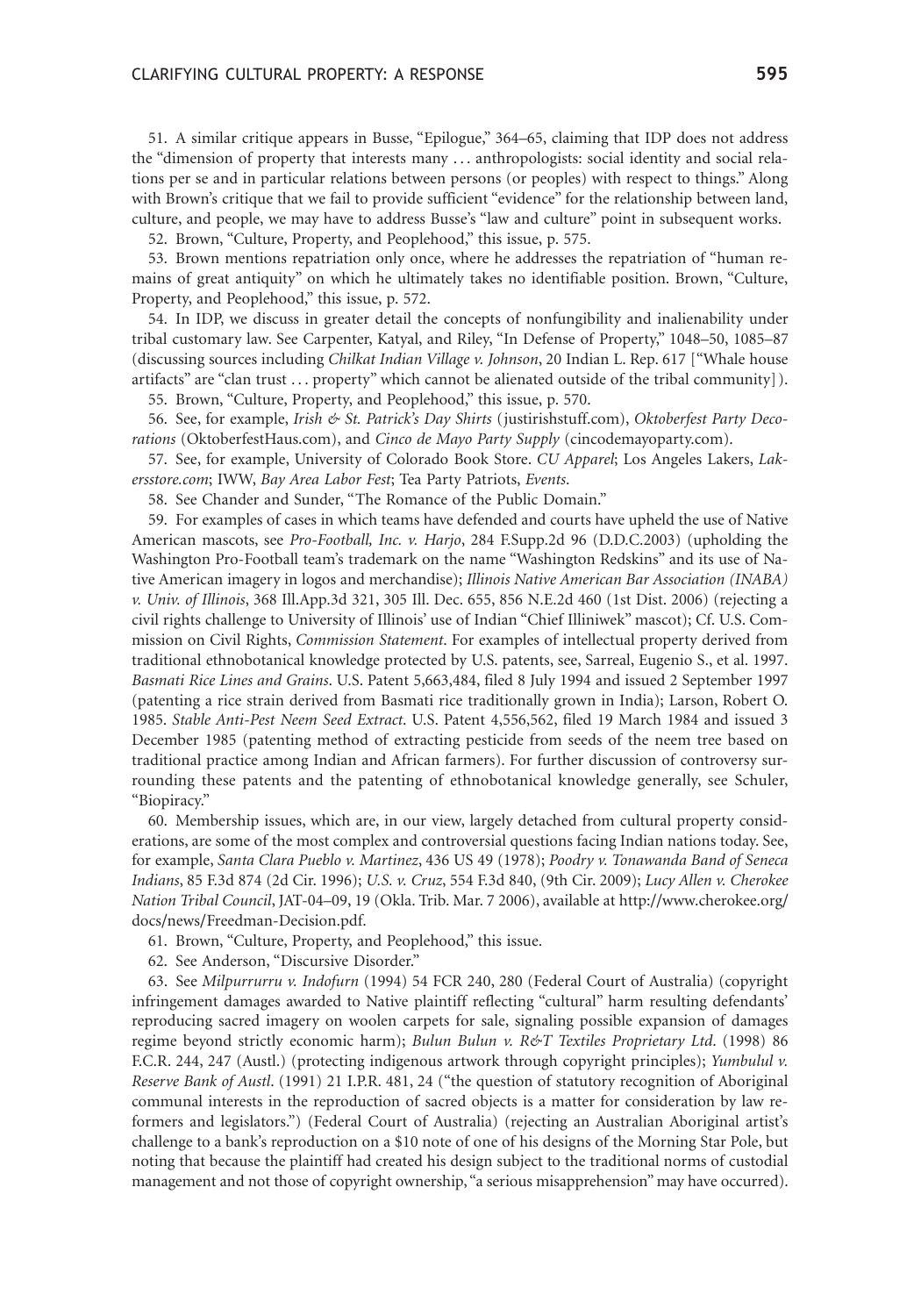### **BIBLIOGRAPHY**

Anaya, S. James. *Indigenous Peoples in International Law*. Oxford, UK: Oxford University Press, 2004.

Anderson, Jane. "Discursive Disorder: Power, Authority and Politics in Indigenous Intellectual Property." (forthcoming). Draft on file with the authors.

Bowers, Amy, and Kristen Carpenter. "*Lyng v. Northwest Indian Cemetery Protective Association*: Challenging the Narrative of Conquest." In *Indian Law Stories*, edited by Carole Goldberg. New York, NY: Foundation Press, 2011.

Brown, Michael, *Who Owns Native Culture*. Cambridge, MA: Harvard Univesity Press, 2003.

Brown, Michael F. "Culture, Property, and Peoplehood: A Comment on Carpenter, Katyal, and Riley's 'In Defense of Property.'" *International Journal of Cultural Property* 17 (2010): 569–579.

Busse, Mark. "Epilogue: Anxieties About Culture and Tradition—Property as Reification." *International Journal of Cultural Property* 16 (2009): 357–70.

Carpenter, Kristen A. "Property Rights Approach to Sacred Sites Cases: Asserting a Place for Indians as Nonowners." *UCLA Law Review* 52 (2005): 1061–148.

———. Sonia K. Katyal, and Angela R. Riley. "In Defense of Property." *Yale Law Journal* 118 (2009): 1022–125.

Chander, Anupam, and Madhavi Sunder. "The Romance of the Public Domain." *California Law Review* 92 (2004): 1331–373.

*Cinco de Mayo Party Supply*. Cincodemayoparty.com (http://www.cincodemayoparty.com) accessed 7 July 2010.

Cohen, Felix S. *Handbook of Federal Indian Law: With Reference Tables and Index*. Washington: U.S. Government Printing Office, 1945.

Coombe, Rosemary. "Expanding Purview of Cultural Properties and Their Politics." *Annual Review of Law and Social Science* 5 (2009): 393–412.

Frank, Gelya, and Carole E. Goldberg. *Defying the Odds: The Tule River Tribe's Struggle for Sovereignty in Three Centuries*. New Haven, CT: Yale University Press, 2010.

Industrial Workers of the World (IWW). *Bay Area Labor Fest—San Francisco Waterfront Labor His*tory Walk. (http://www.iww.org/en/node/5103) accessed 7 July 2010.

*Irish & St. Patrick's Day Shirts. Irish T-Shirts, Irish T-Shirt Designs & Irish Clothing & Apparel—Irish Shirts, Irish Merchandise & Irish Gifts*. justirishstuff.com (http://www.justirishstuff.com/irstpadaysh. html) accessed 6 July 2010.

Katyal, Sonia K. "Trademark Intersectionality." *UCLA Law Review* 57 (2010): 1601.

Kymlicka, Will. *The Rights of Minority Cultures*. Oxford, UK: Oxford University Press, 1995.

Los Angeles Lakers. *Lakersstore.com*.  $\langle$ http://lakersstore.com $\rangle$  accessed 7 July 2010.

Meyer, Stephenie. *Twilight*. (New York: Little, Brown, 2005).

———. *Twilight—Forks*. StephenieMeyer.com. !http://www.stepheniemeyer.com/twilight\_forks.html" accessed 30 June 2010.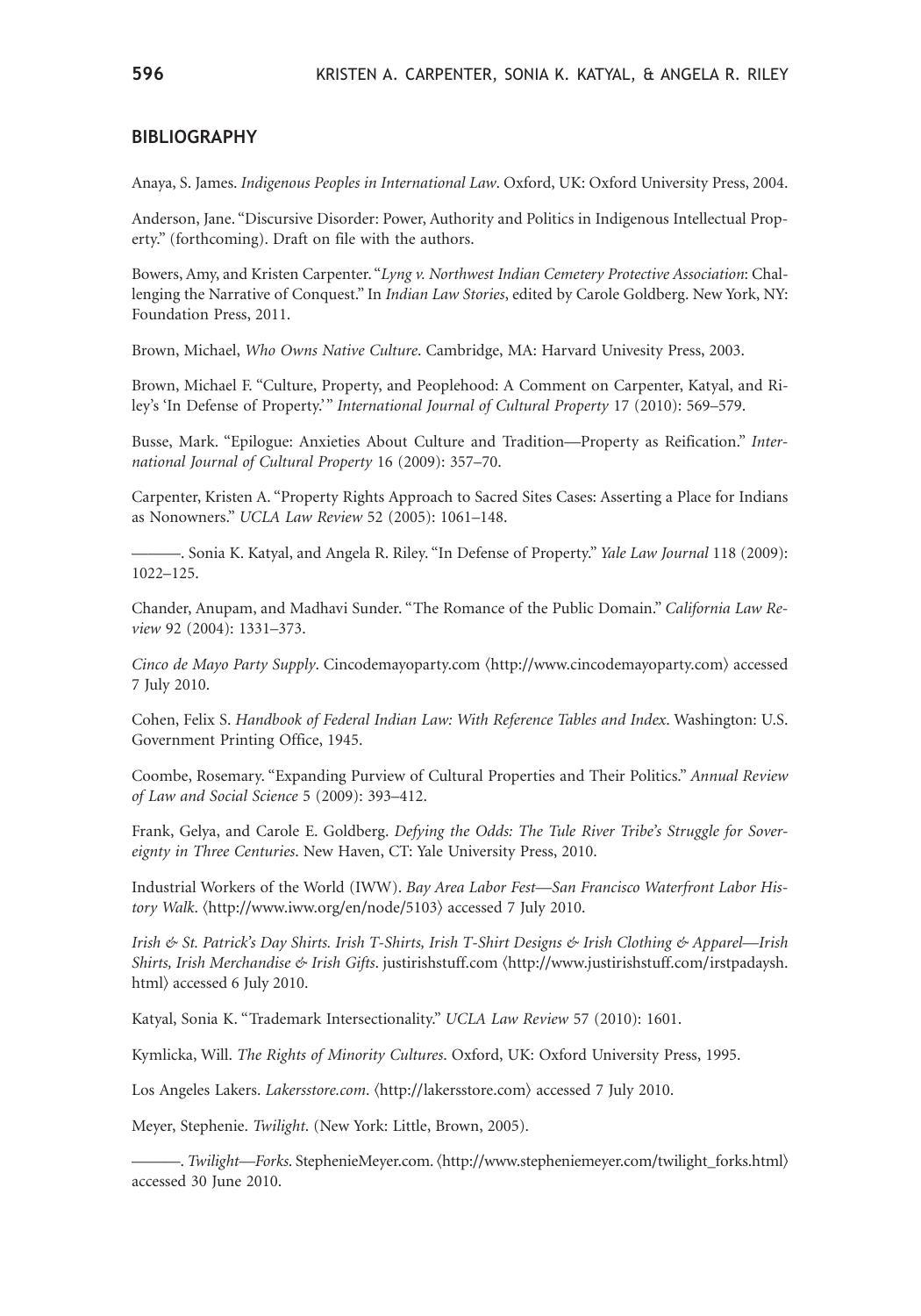MSN Entertainment. *Apology to the Quileute Nation*. (http://msntwilight.com) accessed 9 July 2010. For text of the apology, click on the link titled "Apology to the Quileute Nation."

National Collegiate Athletic Association (NCAA). *NCAA Executive Committee Issues Guidelines for Use of Native American Mascots at Championship Events*. Press release.  $\langle NCAA.org \rangle$ .  $\langle http://www2.$ ncaa.org/portal/media\_and\_events/press\_room/2005/august/20050805\_exec\_comm\_rls.html) accessed 5 August 2005.

O'Connor, Sandra D. "Lessons from the Third Sovereign: Indian Tribal Courts." *Tulsa Law Review* 33 (1997): 1–6.

*Oktoberfest Party Decorations and Supplies, German Gifts including Nutcrackers, Cuckoo Clocks, Smok*ers, and More! OktoberfestHaus.com. (http://www.oktoberfesthaus.com) accessed 6 July 2010.

Organization of American States (OAS). Inter-American Commission on Human Rights. "IACHR Hails Titling of Awas Tingni Community Lands in Nicaragua: Press Release 62/08." Press release. IACHR Home. (http://www.cidh.oas.org/Comunicados/English/2008/62.08eng.htm) accessed 2 July 2010.

Quileute Nation. *Indian Country Etiquette*. (http://www.quileutenation.org/indian-country-etiquette) accessed 30 June 2010.

- Twilight at Quileute. (http://www.twilight-quileute.com) accessed 30 June 2010.

*Quileute Wolves Classic Tee*. !http://twilightfanatic.spreadshirt.com/quileute-wolves-classic-tee-A4105817/customize/color/2 $\rangle$  accessed 12 July 2010.

Raustiala, Kal, and Stephen Munzer. "The Uneasy Case for Intellectual Property Rights in Traditional Knowledge." *Cardozo Arts & Entertainment Law Journal* 27 (2009): 37–97.

Rawls, John. *The Law of Peoples: The Idea of Public Reason Revisited*. Cambridge, MA: Harvard University Press, 1999.

Richland, Justin B. "Hopi Sovereignty as Epistemological Limit." *Wicazo Sa Review* 24 (2009): 89–112.

———. "Hopi Tradition as Jurisdiction: On the Potentializing Limits of Hopi Tribal Sovereignty." *Law and Social Inquiry* (forthcoming).

Riley, Angela R. "Recovering Collectivity: Group Rights to Intellectual Property in Indigenous Communities." *Cardozo Arts and Entertainment Law Journal* 18 (2000): 175–226.

———. "Indian Remains, Human Rights: Reconsidering Entitlement under the Native American Graves Protection and Repatriation Act." *Columbia Human Rights Law Review* 34 (2002): 49–94.

Schuler, Philip. "Biopiracy and Commercialization of Ethnobotanical Knowledge." In *Poor People's Knowledge: Promoting Intellectual Property in Developing Countries*, edited by J. M. Finger and Philip Schuler, 159–82. (Washington, DC: Copublication of the World Bank and Oxford University Press, 2004).

Spotlight-Quileute Nation. Reelzchannel.com (http://www.reelzchannel.com/trailer-clips/42968/ twilight-weekly-spotlight-quileute-nation) accessed 22 June 2010.

Tea Party Patriots. *Tea Party Events*. (http://www.teapartypatriots.org/Today.aspx) accessed 7 July 2010.

Treaty between the United States and the Qui-nai-elt and Quil-leh-ute Indians, 12 Stat. 971 (West-Law 1859).